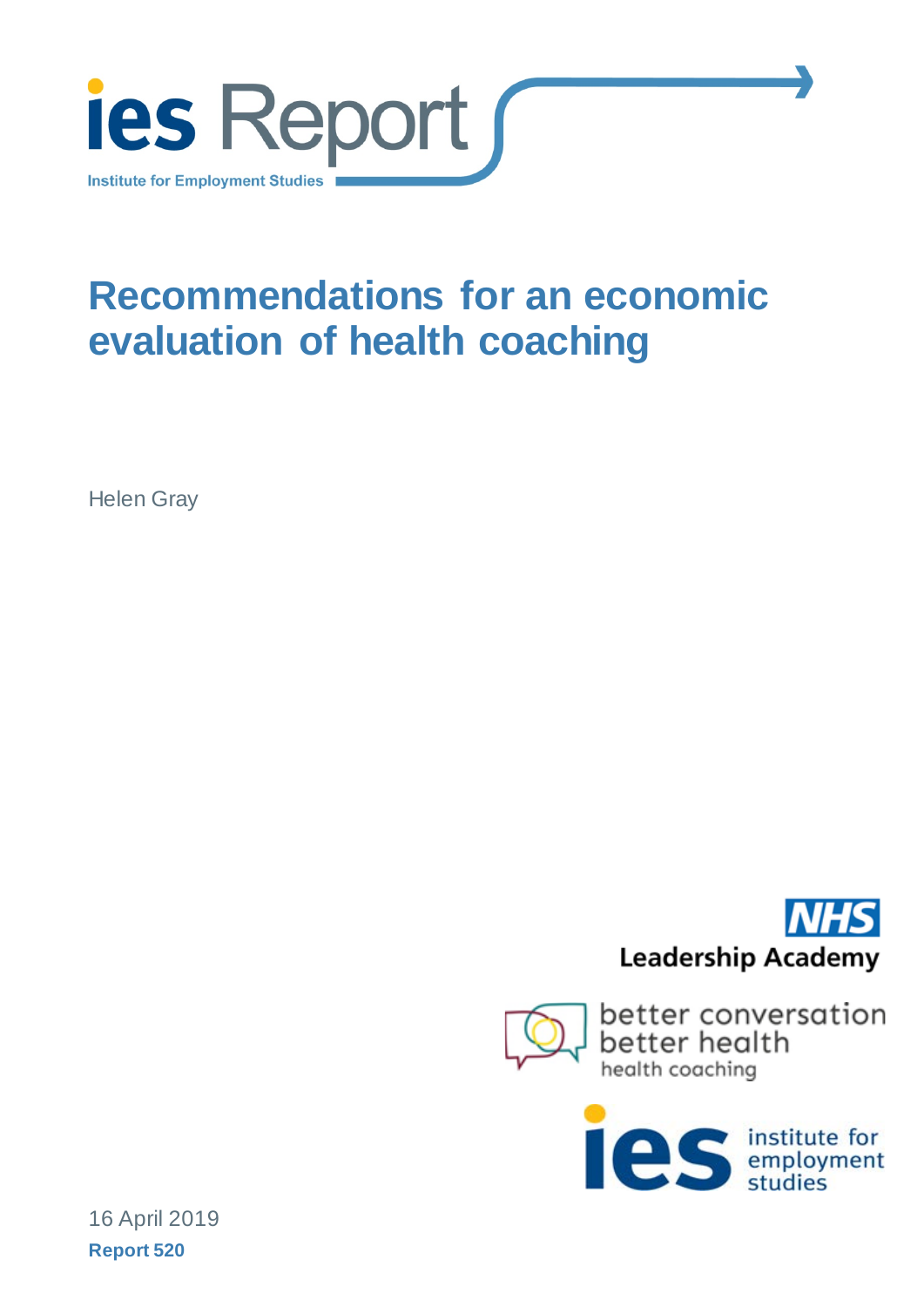### Institute for Employment Studies

IES is an independent, apolitical, international centre of research and consultancy in public employment policy and HR management. It works closely with employers in all sectors, government departments, agencies, professional bodies and associations. IES is a focus of knowledge and practical experience in employment and training policy, the operation of labour markets, and HR planning and development. IES is a not-for-profit organisation.

### Acknowledgements

The author is indebted to Dr Penny Newman and Dr Andrew McDowell for their invaluable advice and guidance throughout the study. I would also like to thank Alison Carter and Megan Edwards at the Institute for Employment Studies for all their input and support.

Institute for Employment Studies City Gate 185 Dyke Road Brighton BN3 1TL UK

Telephone: +44 (0)1273 763400 Email: askIES@employment-studies.co.uk Website: www.employment-studies.co.uk

Copyright © 2019 Institute for Employment Studies

IES project code: 00938-5255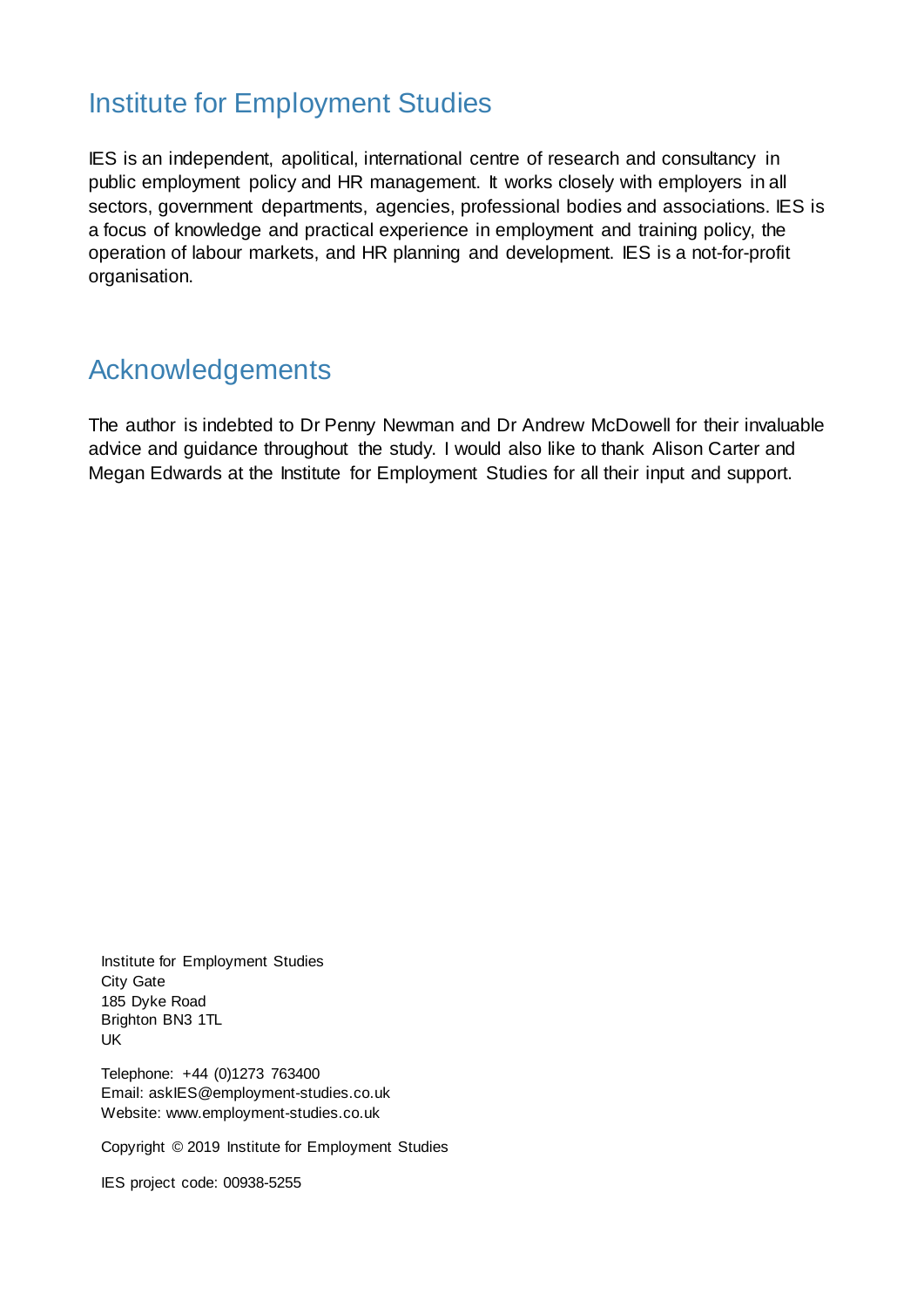## **Contents**

| 1            |                |                                                                                                                                                             |  |
|--------------|----------------|-------------------------------------------------------------------------------------------------------------------------------------------------------------|--|
| $\mathbf{2}$ |                | Challenges to carrying out an economic evaluation of health coaching7                                                                                       |  |
|              | 2.1            |                                                                                                                                                             |  |
|              | 2.2            |                                                                                                                                                             |  |
|              | 2.3            |                                                                                                                                                             |  |
|              | 2.4            | Distinguishing between those who have and have not received health coaching  8                                                                              |  |
|              | 2.5            |                                                                                                                                                             |  |
|              | 2.6<br>2.7     |                                                                                                                                                             |  |
|              |                |                                                                                                                                                             |  |
| 3            |                |                                                                                                                                                             |  |
|              | 3.1            |                                                                                                                                                             |  |
|              | 3.2            |                                                                                                                                                             |  |
| 4            |                |                                                                                                                                                             |  |
|              | 4.1            |                                                                                                                                                             |  |
|              | 4.2            |                                                                                                                                                             |  |
|              | 4.2.1          |                                                                                                                                                             |  |
|              | 4.2.2          |                                                                                                                                                             |  |
|              | 4.2.3<br>4.2.4 |                                                                                                                                                             |  |
|              | 4.2.5          |                                                                                                                                                             |  |
|              | 4.3            |                                                                                                                                                             |  |
|              | 4.4            |                                                                                                                                                             |  |
| 5            |                |                                                                                                                                                             |  |
|              | 5.1            |                                                                                                                                                             |  |
|              |                |                                                                                                                                                             |  |
|              | 5.1.2          |                                                                                                                                                             |  |
|              | 5.1.3          |                                                                                                                                                             |  |
|              | 5.1.4          |                                                                                                                                                             |  |
|              | 5.1.5          |                                                                                                                                                             |  |
|              | 5.1.6<br>5.1.7 | A means of distinguishing between the treatment and comparison groups21<br>Information on characteristics and outcomes of treatment and comparison groups21 |  |
|              | 5.1.8          |                                                                                                                                                             |  |
|              | 5.2            |                                                                                                                                                             |  |
|              | 5.2.1          |                                                                                                                                                             |  |
|              | 5.2.2          |                                                                                                                                                             |  |
|              | 5.2.3          |                                                                                                                                                             |  |
|              | 5.2.4          |                                                                                                                                                             |  |
|              | 5.2.5          | Ethics                                                                                                                                                      |  |
|              | 5.2.6          |                                                                                                                                                             |  |
|              | 5.3            |                                                                                                                                                             |  |
| 6            |                |                                                                                                                                                             |  |
| 7            |                |                                                                                                                                                             |  |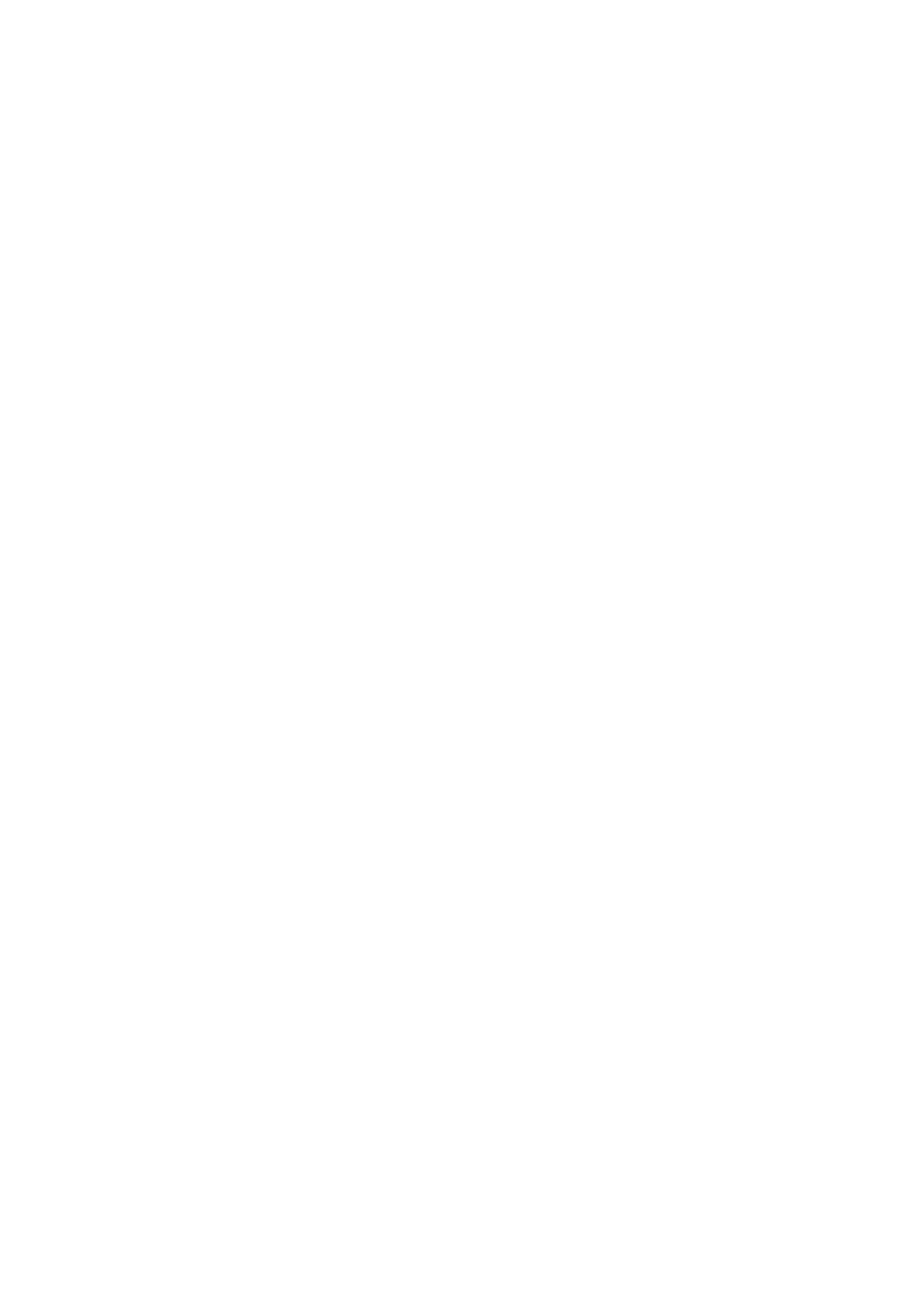## <span id="page-4-0"></span>**Executive Summary**

### <span id="page-4-1"></span>**Introduction**

Health coaching has been shown to be effective in a number of international studies, but there is limited evidence on its impact within the NHS. As a result, little is known about whether an investment in health coaching offers a good return on investment relative to other types of health intervention. This report proposes an approach to address this evidence gap.

### <span id="page-4-2"></span>**Requirements for a credible economic evaluation**

To estimate the costs and benefits of health coaching it is necessary to:

- 1. Have a clear and consistent definition of health coaching which is adhered to across all sites involved in testing its effectiveness.
- 2. Have a comprehensive understanding of the range of outcomes that health coaching is likely to effect, including any unintended consequences. This includes documenting outcomes which cannot be easily measured.
- 3. Be able to distinguish between patients who have received health coaching and those who have not.
- 4. Have a large enough number of research participants to reach conclusions about the impact of health coaching with a high degree of certainty. Power calculations can indicate whether this is likely to be the case, given the design of the study and the expected impact of health coaching on the primary outcome measures.
- 5. Take into account the potential for self-selection. If patients and/or staff participating in the study have a choice over whether to participate the impact of health coaching may appear to be higher than if it was extended to less willing participants.
- 6. Identify suitable outcome metrics. It is easier to identify relevant outcomes when focusing on a single health condition, but this would not indicate whether health coaching is effective across a range of conditions. Generic outcome measures make it possible to estimate the impact of health coaching across diverse conditions.

### <span id="page-4-3"></span>**Data sources**

Any study of health coaching is likely to make some use of existing data sources. These could be used to verify that the treatment and comparison groups are similar prior to health coaching and to explore whether the treatment group are representative of the wider population of patients with a particular health condition. Using existing data sources can reduce the burden of data collection and avoid reliance on recall. It may also increase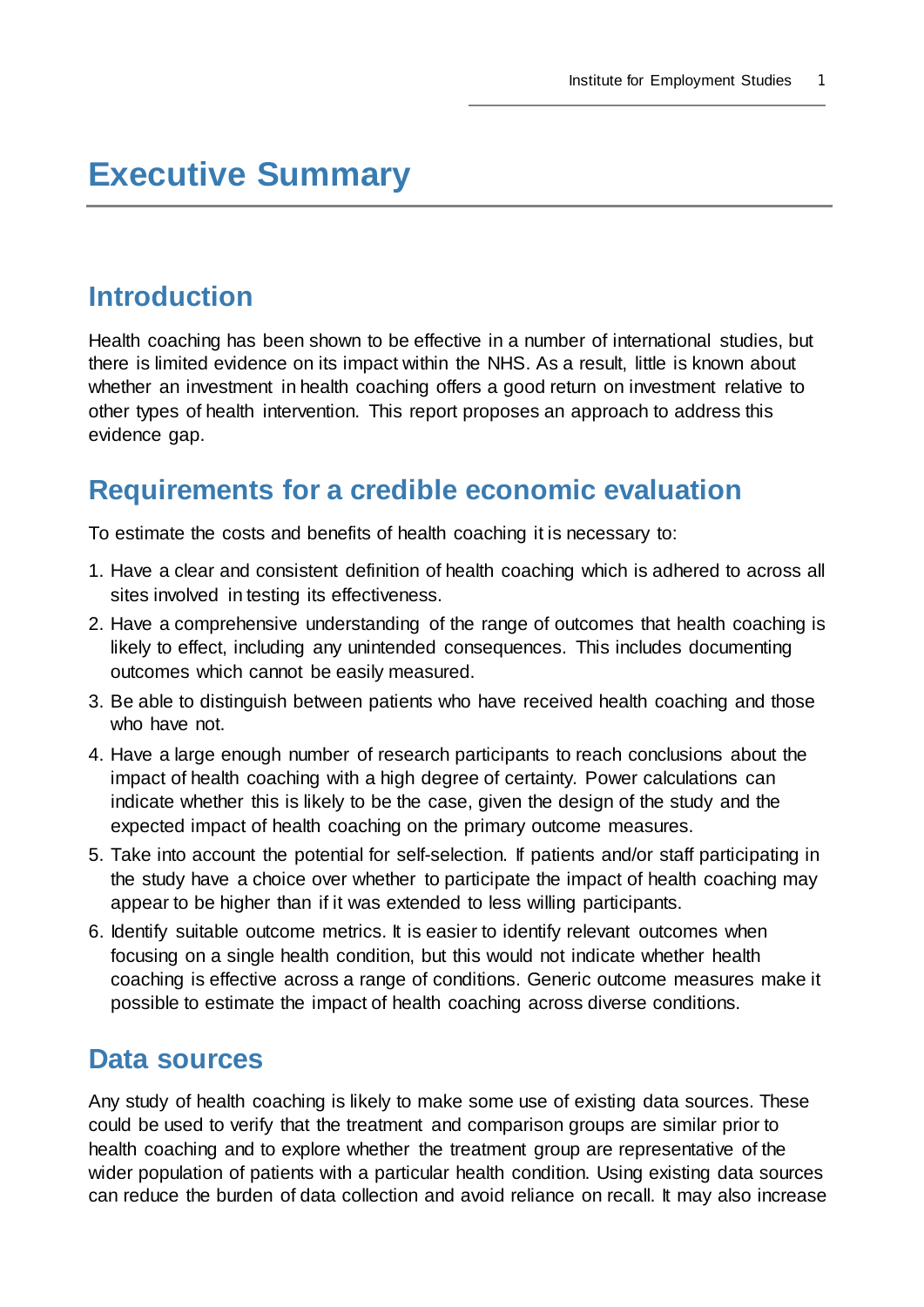the proportion of study participants for whom outcomes can be observed compared to response rates for a bespoke longitudinal survey.

The scale of data collection required to carry out an economic evaluation of health coaching depends on the design of the study and the availability of, and access to, existing data sources. There are advantages to designing data collection mechanisms with the explicit intent of estimating the impact of health coaching. However, with limited resources it is likely to be advisable to concentrate the bespoke data collection on information which is not available, or is of poor quality, in existing data sources.

#### <span id="page-5-0"></span>**Key outcome measures**

[Table 1.1](#page-6-1) summarises the main outcome measures relevant to a study of the economic impact of health coaching. The inclusion of clinical measures and the precise list of relevant outcomes depend on whether the study focuses on a particular health condition, or on the impact of health coaching across a more diverse selection of patients.

The wide range of measures reflects the fact that the potential costs and benefits of health coaching accrue to many different parties, including patients, employers, NHS staff and the exchequer. An economic evaluation would need to devise a credible way of attaching a monetary value to the impact of health coaching on these outcomes and to document any impacts, or potential impacts, which could not be valued. This would include considering how any omissions might affect the findings of the study.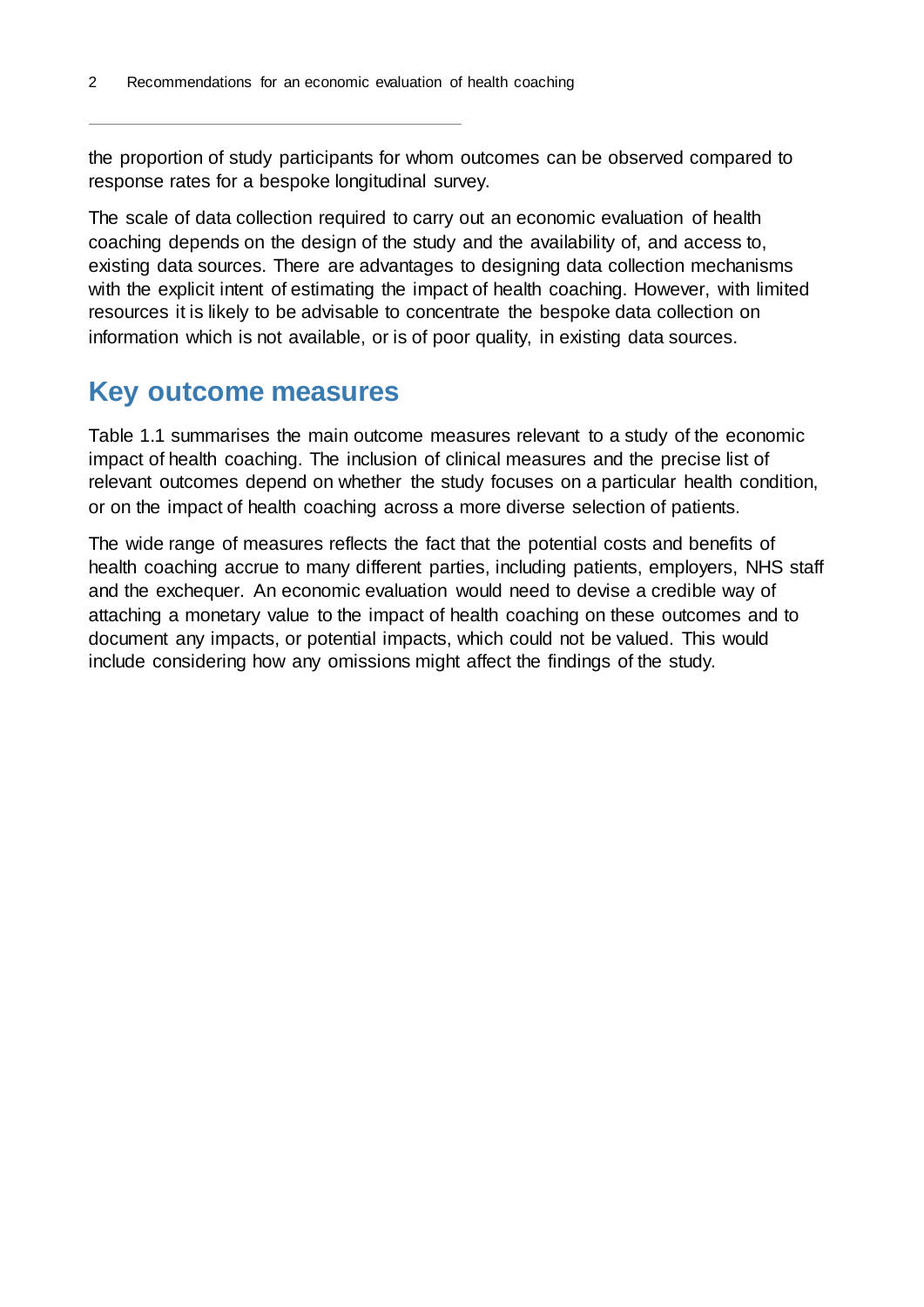| Type of<br>outcome | <b>Measure</b>                                                                                                                                                                                                                                                                                                                                             |
|--------------------|------------------------------------------------------------------------------------------------------------------------------------------------------------------------------------------------------------------------------------------------------------------------------------------------------------------------------------------------------------|
| Clinical           | Depends on health condition e.g. for diabetes:                                                                                                                                                                                                                                                                                                             |
|                    | HbA1c (blood glucose level);                                                                                                                                                                                                                                                                                                                               |
|                    | GAD-7 (General Anxiety Disorder scale) and PHQ-8 (Patient Health<br>$\bullet$                                                                                                                                                                                                                                                                              |
|                    | Questionnaire-8) for anxiety and depression; or                                                                                                                                                                                                                                                                                                            |
|                    | 14-item Hospital Anxiety and Depression scale (HADS).<br>$\bullet$                                                                                                                                                                                                                                                                                         |
| Generic            | PAM (Patient Activation Measure) score<br>$\bullet$                                                                                                                                                                                                                                                                                                        |
|                    | EQ5D, capturing physical and mental health<br>$\bullet$                                                                                                                                                                                                                                                                                                    |
|                    | WEMWBS (7- or 14-item Warwick-Edinburgh Mental Well-being Scale) on<br>wellbeing                                                                                                                                                                                                                                                                           |
| Service use        | Measures reflecting the use of a range of different health services over a particular<br>timeframe e.g. over the 12-months after starting to receive health coaching, such as:<br>Number of visits to A&E<br>$\bullet$<br>Number of inpatient appointments;<br>$\bullet$<br>Number of outpatient appointments;<br>$\bullet$<br>Attendance at appointments; |
|                    | Medication required.                                                                                                                                                                                                                                                                                                                                       |
|                    |                                                                                                                                                                                                                                                                                                                                                            |
| Staff              | Job-satisfaction                                                                                                                                                                                                                                                                                                                                           |
| outcomes           | Employee well-being                                                                                                                                                                                                                                                                                                                                        |
|                    | Absence rate (percentage of working days lost due to sickness or other absence)                                                                                                                                                                                                                                                                            |
|                    | Rate of voluntary labour turnover (percentage of employees who left or resigned<br>voluntarily)                                                                                                                                                                                                                                                            |
| Other              | Employment rate                                                                                                                                                                                                                                                                                                                                            |
| outcomes           | Rate of sickness absence                                                                                                                                                                                                                                                                                                                                   |
|                    | Earnings                                                                                                                                                                                                                                                                                                                                                   |
|                    | Percentage claiming benefits                                                                                                                                                                                                                                                                                                                               |
|                    | Amount of benefits/tax credits received                                                                                                                                                                                                                                                                                                                    |
|                    | Costs of statutory sick pay                                                                                                                                                                                                                                                                                                                                |
|                    | Costs of social care                                                                                                                                                                                                                                                                                                                                       |
|                    | Costs of medication                                                                                                                                                                                                                                                                                                                                        |
|                    | Patient satisfaction with health services used                                                                                                                                                                                                                                                                                                             |
|                    | Non-experimental outcomes:                                                                                                                                                                                                                                                                                                                                 |
|                    | Experiences of patients and staff.                                                                                                                                                                                                                                                                                                                         |

#### <span id="page-6-1"></span>**Table 1.1: Summary of key outcome measures for an economic evaluation of health coaching**

### <span id="page-6-0"></span>**Recommendations**

A large-scale randomised control trial (RCT) of a single health condition could provide robust evidence on the impact of health coaching in the NHS. However, it would be some time before impacts are apparent. Also, a study of a single condition would not indicate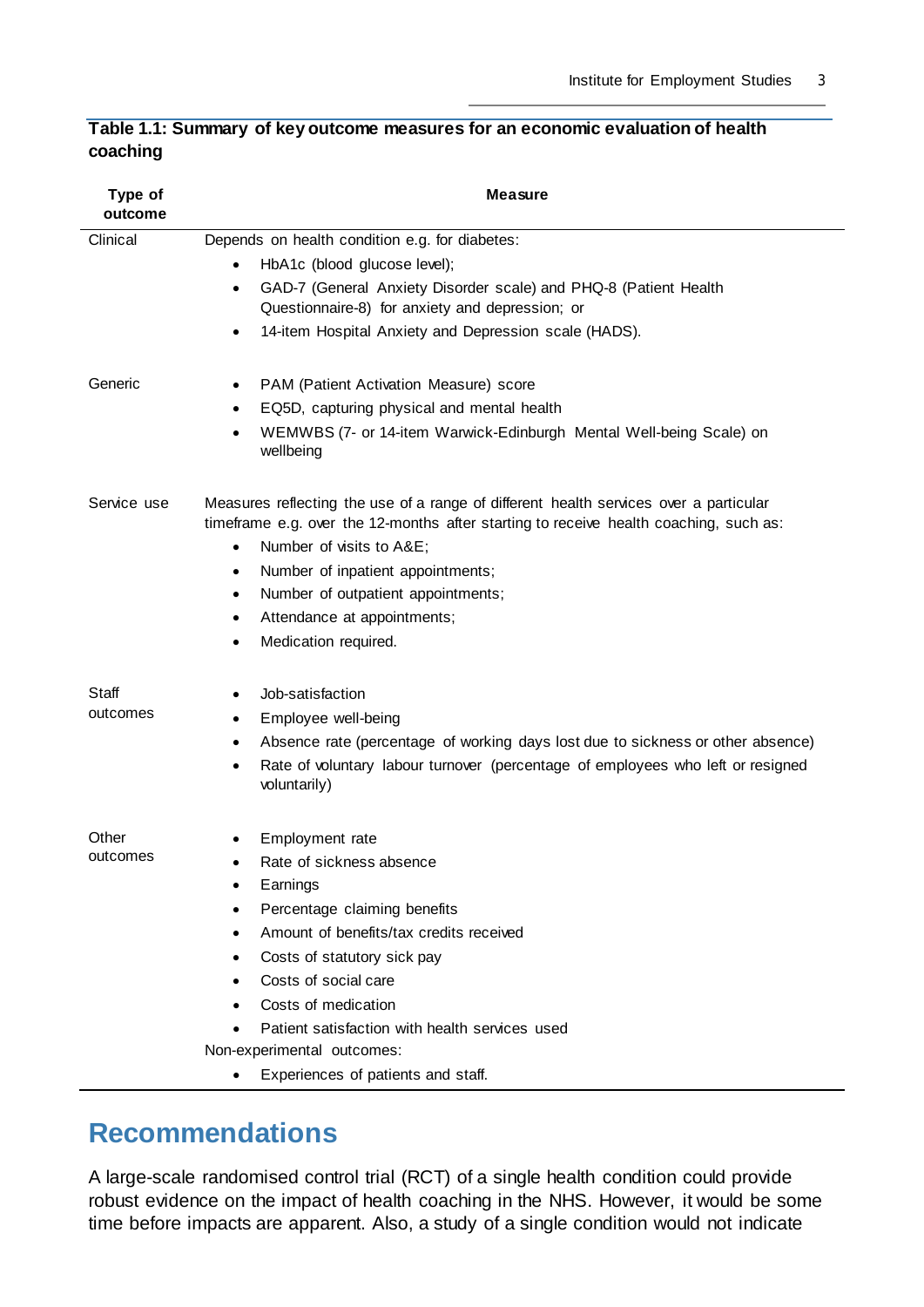whether health coaching is effective for different types of health conditions. A quasiexperimental study using existing data could potentially consider the impact of health coaching on a wider range of patients at an earlier point in time. Therefore, the key recommendations to produce credible evidence on the cost effectiveness of health coaching are to undertake the following:

- An RCT to estimate the impact of health coaching on type 2 diabetes. This would:
	- **●** Focus on the primary outcomes of HbA1c, GAD-7 and PHQ-8 or HADS alongside a range of secondary outcomes.
	- **●** Be largely based on data collected in the course of the trial from management information and baseline and follow-up surveys of participants.
	- **●** Explore the feasibility of using of existing data from NHS Digital and other sources to explore the representativeness of trial participants and wider economic impacts.
- A quasi-experimental study to estimate the impact of health coaching across patients with a range of different health conditions within areas which use PAM. This would be based on analysis of existing data, using a similar range of sources to the RCT.
- An economic evaluation of health coaching, drawing on the evidence of impact from the RCT and quasi-experimental studies.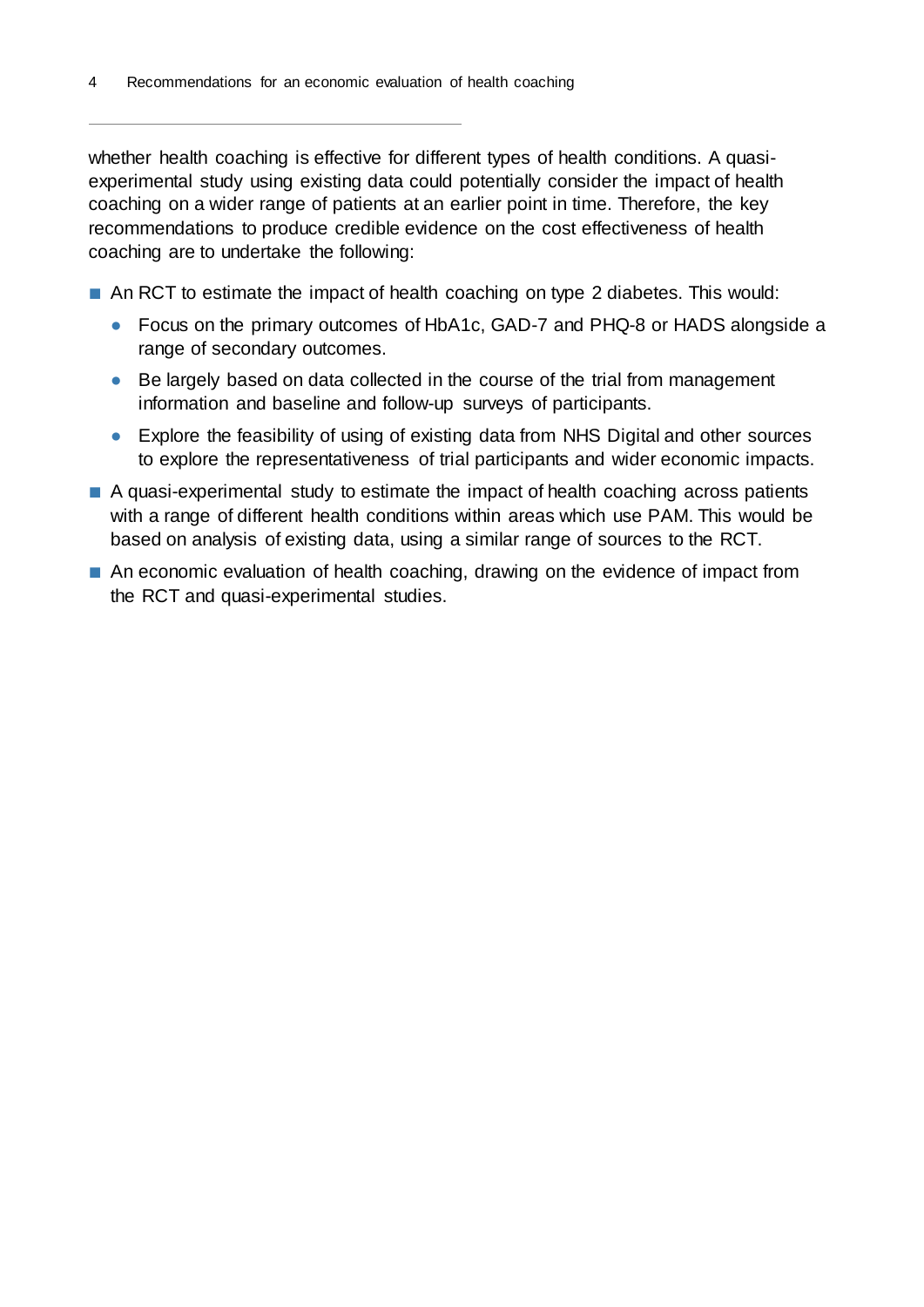## <span id="page-8-0"></span>**1 Purpose of the report**

Much of the existing evidence on the cost-effectiveness of health coaching comes from studies undertaken overseas. For example, a large-scale Swedish study explored whether health coaching could be used to reduce the demand for emergency treatment. This randomised control trial of over 12,000 patients demonstrated that health coaching reduced the rate of hospitalisation by 12 percent (Edgren et al. 2016). A US study of patients with diabetes, hypertension, or hyperlipidemia found that health coaching improved control of hemoglobin A1c and LDL levels, but not blood pressure, compared with usual care (Willard-Grace et al. 2014). Again, this evidence was based on a randomised control trial of over 400 patients.

Whilst there have also been multiple studies which have suggested that health coaching is also likely to have positive effects in the UK context, these have tended to be small in scale, or have lacked a robust comparison group. One such example is a study of health coaching on an elderly care rehabilitation ward at the Royal Hampshire County Hospital, Winchester, which was based on analysis of data supplied by 46 participants. The small sample size meant that whilst the findings suggested that health coaching improved patient outcomes, the observed changes were not statistically significant (Kibble et al. 2016).

The small scale of many past UK studies of health coaching, and/or the methods used to assess impact means that there is a lack of conclusive evidence on the impact of health coaching within the NHS. This evidence is vital to inform future funding decisions as it is important to know whether extending the use of health coaching is likely to result in savings for the NHS, or for the exchequer or society. There is also a need to consider how the return on an investment in health coaching might compare to the returns from a similar investment in other services, so that resources can be deployed to maximum effect.

Having a robust and defensible estimate of impact is an essential pre-requisite for an economic evaluation. Therefore, the main objective of the current feasibility study is to outline possible approaches to estimating the impact of health coaching. The focus is on approaches which use a counterfactual i.e. they seek to estimate the outcomes that those who receive a health coaching intervention would have achieved if they had not been subject to this intervention and then compare these counterfactual outcomes with the outcomes that they actually attained. This gives an estimate of the impact of health coaching.

Discussions so far have suggested that there are two potential approaches to estimating the impact of health coaching which are potentially viable:

7. An experimental approach (a randomised control trial), including bespoke data collection.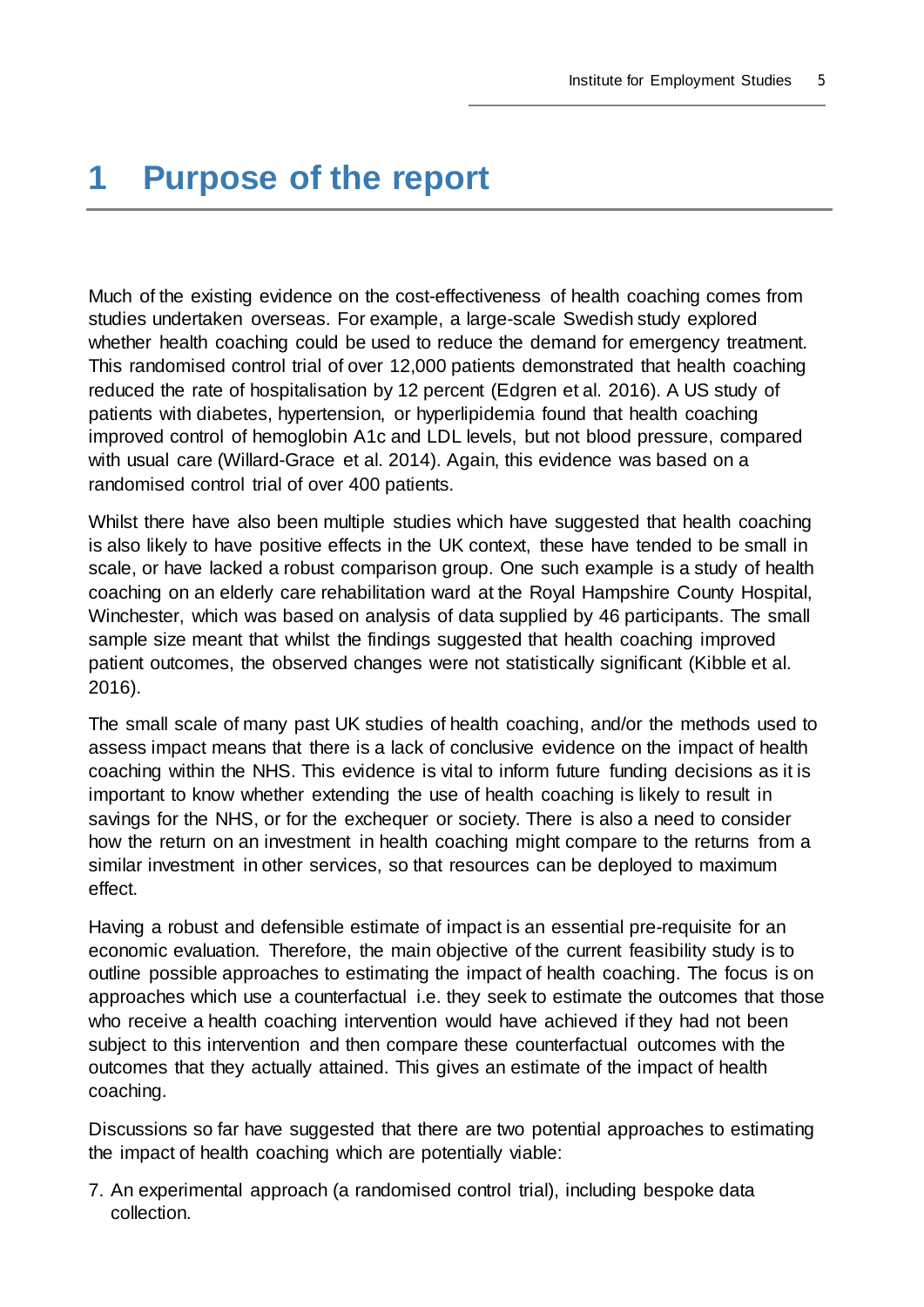#### 8. Quasi-experimental analysis based on existing data;

The requirement to engage in data collection for a randomised control trial (RCT) would increase costs but has the potential to explore a wider range of outcomes and to better control for differences between treatment and comparison groups. There are likely to be advantages to making use of secondary data sources alongside bespoke data collection, even in the case of an RCT.

The paper will reviews the relative advantages and disadvantages of the two possible approaches and set out a proposed design to estimate the impact of health coaching using each method. It will provide a specification which can be used to commission research on the impact of health coaching, or to make an application for funding from the National Institute of Health Research (NIHR) for an experimental study.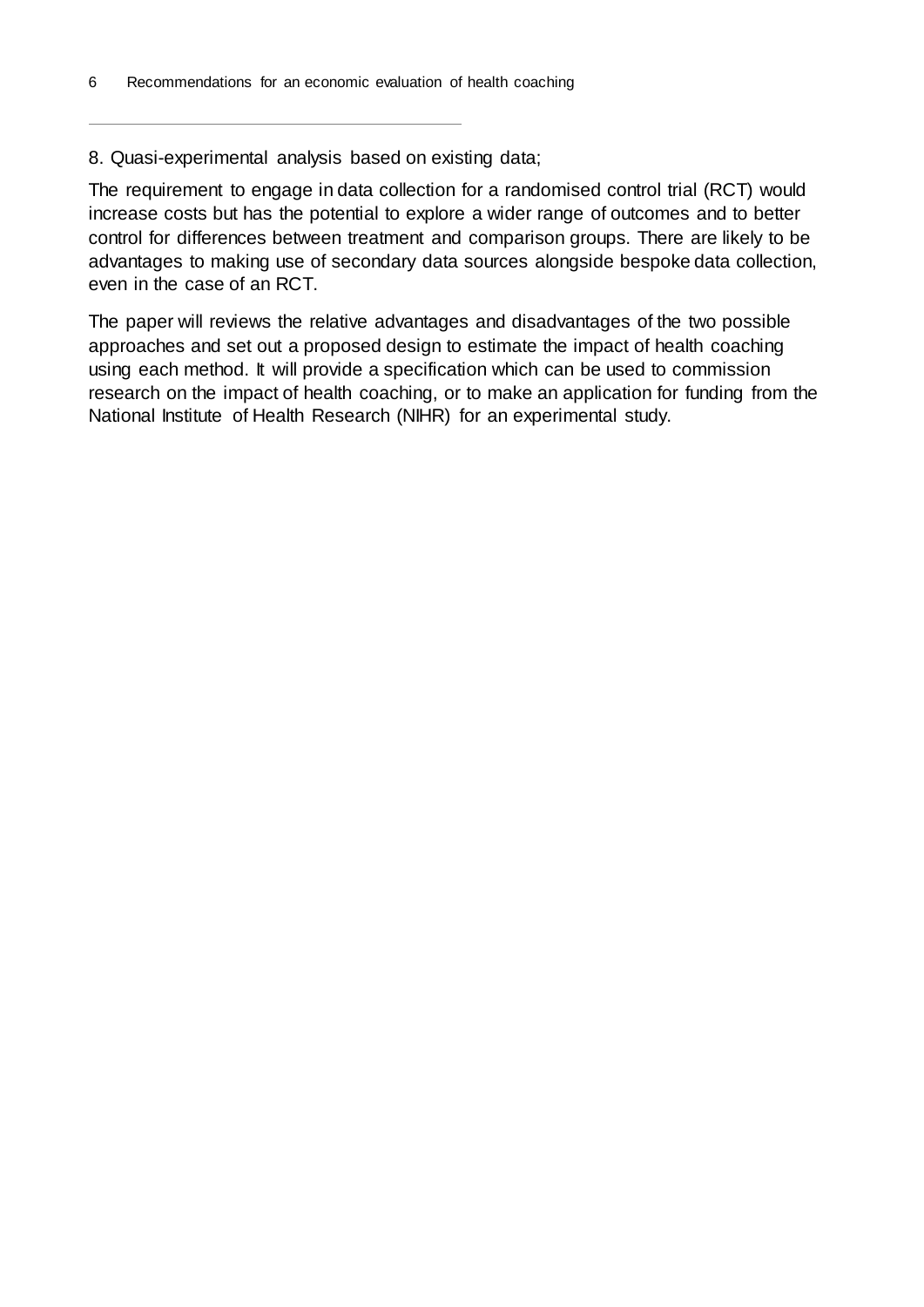## <span id="page-10-0"></span>**2 Challenges to carrying out an economic evaluation of health coaching**

### <span id="page-10-1"></span>**2.1 Introduction**

This section set out the main challenges to carrying out an economic evaluation of health coaching, drawing on the previous literature, as well as findings from the feasibility study. It sets out the basic requirements to carry out an economic evaluation and considers how these apply in the case of health coaching in particular. It also considers how health coaching presents particular challenges when seeking to carry out an economic evaluation.

## <span id="page-10-2"></span>**2.2 Defining health coaching**

Wolever et al. (2013) noted that there have been differences in the way in which health coaching is defined in some previous studies. A clear and consistent definition is needed to ensure that interventions which take place on different sites or which are applied to different types of health conditions are sufficiently similar to reach conclusions on the overall effectiveness of health coaching. Wolever et al. (2013) propose a definition of health coaching which draws on the common features of previous studies, namely:

*'a patient-centred process that is based upon behaviour change theory and is delivered by health professionals with diverse backgrounds. The actual coaching process entails goal-setting determined by the patient, encourages self-discovery in addition to content education, and incorporates mechanisms for developing accountability in health behaviours.'*

Wolever et al. (2013)

For the current study to produce convincing evidence on the effectiveness of health coaching it is important that it adheres to the established definition. RCTs of service delivery often consider how closely service delivery matches what is intended at the outset (known as fidelity).

### <span id="page-10-3"></span>**2.3 Mapping the full range of outcomes health coaching is likely to effect**

An economic evaluation of health coaching is only likely to be robust and defensible if it takes into account the full range of outcomes that health coaching is designed to effect, as well as any effects which are unintended or unforeseen at the outset (both positive and negative). Health coaching might potentially affect a wide range of outcomes, both for individual patients, staff delivering the coaching, the NHS, society more generally and the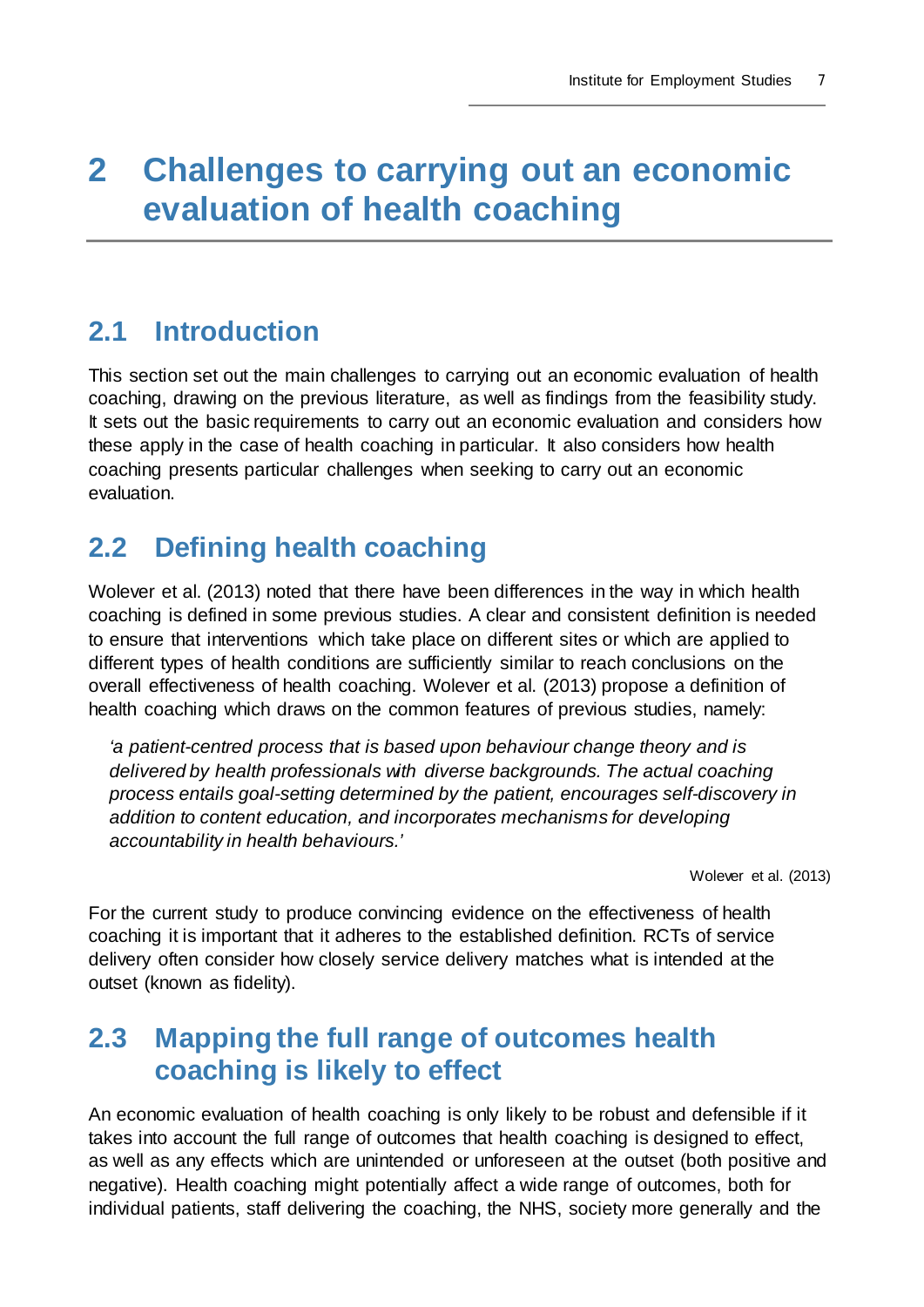exchequer. The breadth of the potential impacts from health coaching means that it may be difficult to obtain reliable information on all of the outcomes of interest. With any estimate of impact there is a risk of focusing on things that can be easily measured, rather than those which are important, but hard to capture. If important impacts are omitted from the economic evaluation, the benefits (or costs) of health coaching may be under- or overstated. It may not be possible to estimate the impact of health coaching on all potential outcomes, but an economic evaluation should note all of the likely direct and indirect outcomes, even if some cannot be measured. This provides an insight into whether costs and benefits are likely to be under- or overstated.

Previous studies of health coaching in the US and elsewhere, as well as existing UK case studies, provide some insights into potential outcomes from health coaching when the approach is applied to a range of different health conditions. This existing evidence can therefore be used to scope the range of outcomes which should be considered in an economic evaluation of health coaching. Chapter [4](#page-17-0) provides further details on each of these measures.

In the case of an RCT, it is necessary to develop a protocol which states the primary outcomes which are expected to result from the intervention, how these outcomes will be measured and the size of the expected impact. This protocol must be fixed before the trial commences. Without a protocol there is a risk that outcome measures are adjusted during the course of the trial to focus on those which show a stronger positive impact from the intervention. Whilst it is necessary to identify the primary outcome measures prior to the start of the trial, it is nevertheless possible to estimate impacts on a wider range of outcomes so that these impacts can also be taken into account when estimating the costs and benefits of health coaching.

### <span id="page-11-0"></span>**2.4 Distinguishing between those who have and have not received health coaching**

To estimate the impact of health coaching it is necessary to be able to distinguish between those who have received health coaching and those who have not. It is necessary to know how consistently health professionals use the approach and to also have access to information on a comparison group of similar patients who have not experienced health coaching. For example, even when health coaching is used for a particular group of patients, there may be some health care professionals who adhere less strictly to the principles of health coaching, or do not use the approach with some patients. If some patients are assumed to have received health coaching when in practice it was not used, or was not used consistently, the impact of health coaching may be understated.<sup>[1](#page-11-1)</sup> Likewise, if some patients in the comparison group did in fact experience health coaching, the impact of health coaching may be understated. In the most extreme cases it may be impossible to observe whether a patient has received the health coaching approach or not.

ł

<span id="page-11-1"></span> $1$  This is sometimes thought of as the patient experiencing a lower than intended 'dose' of the intervention.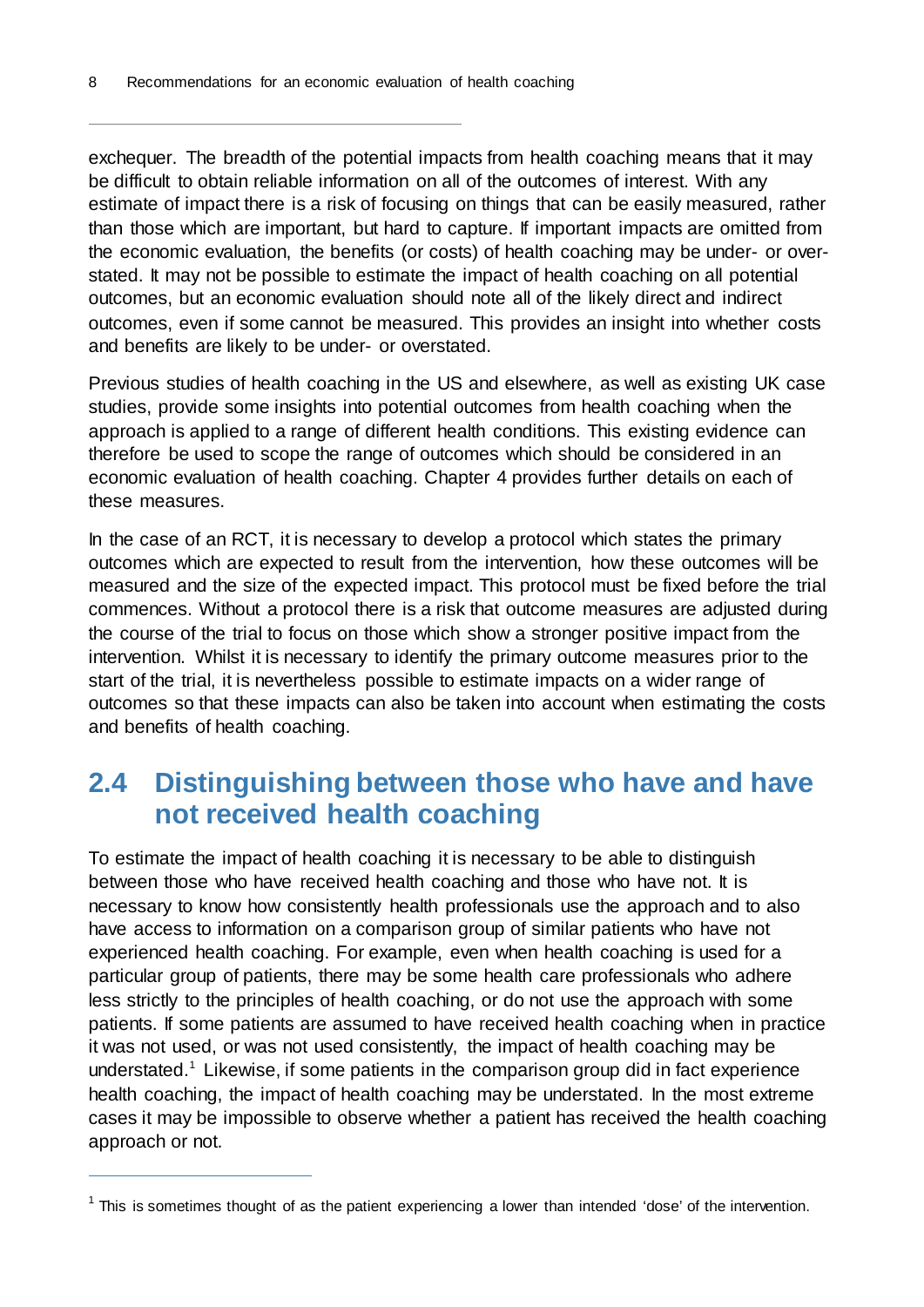### <span id="page-12-0"></span>**2.5 Adequate sample sizes**

If few individuals receive health coaching there is a risk that, even if it is effective, it may not be possible to conclude with certainty that it has had the expected effect. This particular problem has affected the ability to obtain conclusive evidence on the effectiveness of health coaching in previous studies e.g. using health coaching in elderly care rehabilitation services (Kibble et al. 2014). Whilst it may be possible to improve the ability to detect the impact of an intervention in circumstances where few individuals are treated by increasing the size of the comparison group, this is not always possible.

Given the importance of having an adequate sample of both treated and untreated individuals, it can be helpful to estimate the size of the sample required to detect a statistically significant impact from the intervention on the outcomes of interest before deciding whether to evaluate impact. Power calculations are used to estimate appropriate sample sizes, but a number of factors determine the usefulness of such calculations:

- Whether well-informed estimates of the counterfactual and the expected impact of the treatment are available. If little is known about expected impacts and the counterfactual for the group who will be targeted for health coaching, a power calculation could result in the wrong conclusions being drawn about required sample sizes.
- Power calculations typically assume that eligible individuals will be assigned to the treatment at random. They are less likely to provide an accurate indication of required sample sizes in circumstances where this is not the case.
- In some instances it is apparent from the outset that sample sizes are unlikely to be sufficient to be able to detect a statistically significant impact of the expected size. For example, this might be the case if capacity constraints mean that an intervention can only be offered to a small number of individuals. In these circumstances, power calculations would be of limited value.

### <span id="page-12-1"></span>**2.6 Potential self-selection**

 $\overline{a}$ 

There are a number of ways in which self-selection might affect the estimated effectiveness of health coaching. Patients may vary in the extent to which they respond to a health coaching approach. This might be due to the way in which the approach is implemented by those delivering the coaching, or the individual patients themselves. It is also possible that staff who lack the skills to be effective health coaches choose not to do the training, so that pilot studies are based on delivery by the most able health coaches.<sup>[2](#page-12-2)</sup>

The fact only a subset of patients may choose to actively engage in health coaching, or only a subset of staff may be capable of delivering it, means that it may be difficult to reach general conclusions about the effectiveness of health coaching if it was rolled out

<span id="page-12-2"></span> $2$  This risk can be reduced by focusing on the impact of health coaching for those offered the approach, rather than those choosing to participate.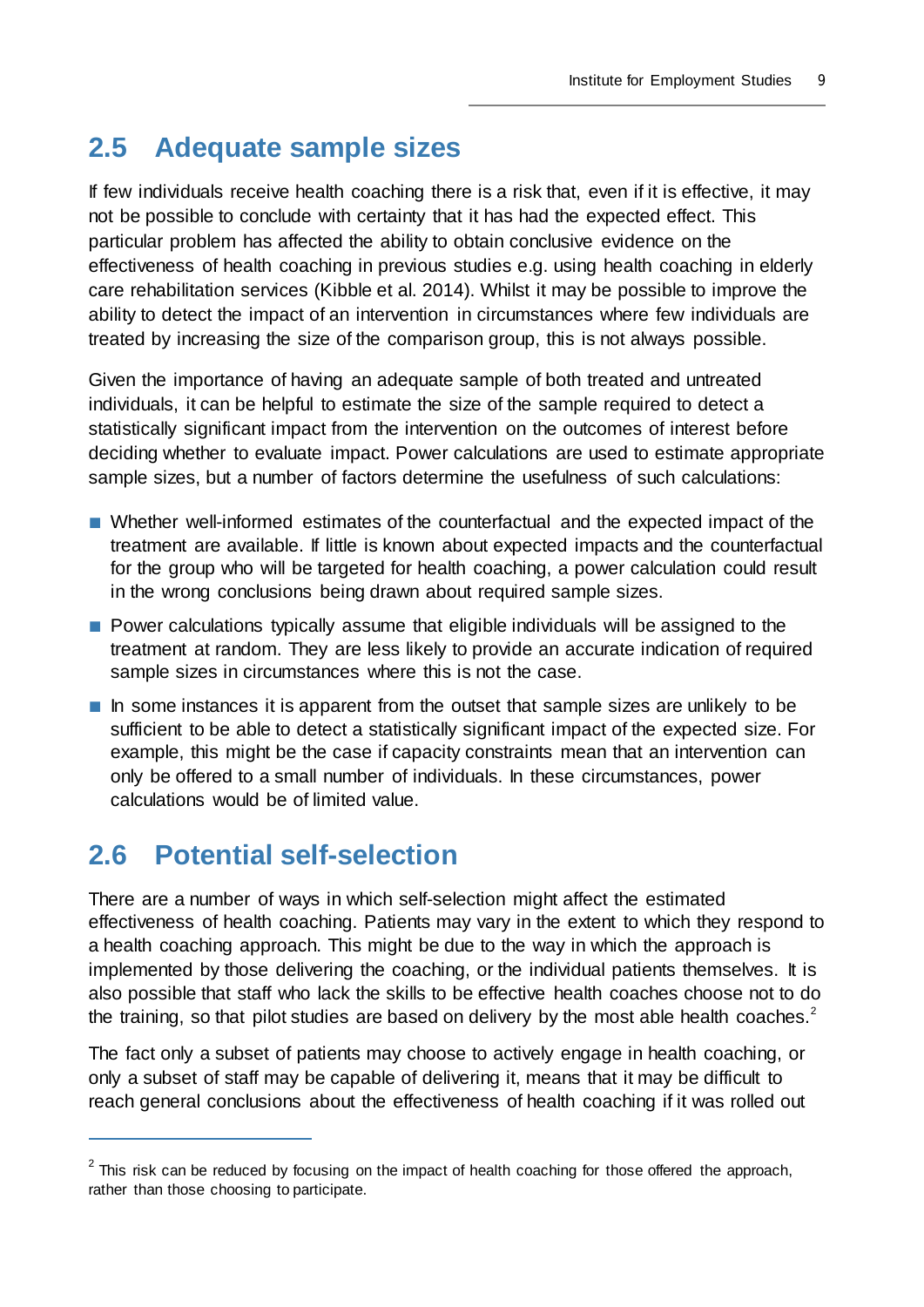more widely. For example, findings based on outcomes for engaged patients working with staff committed to delivery may overstate the impact of health coaching if the approach was extended to a wider range of (potentially less engaged) patients and staff.

One of the advantages of an RCT is that because patients are randomly allocated either to health coaching (**the treatment group**), or to a **control group**, the average outcomes experienced by the control group provide an estimate of the outcomes that those who are subject to the health coaching would have attained if they had not received this type of support. This is known as **the counterfactual**. Provided the number of patients allocated to each group is sufficiently large, they should be well-matched on all characteristics likely to determine outcomes and so deducting outcomes for the control group from those for the treatment group should provide a credible estimate of impact. However, whilst there would be no reason to expect that those assigned to the control group would be less likely to achieve any beneficial outcomes from health coaching than those assigned to the treatment group, there is still a risk that patients and staff who choose to participate in the trial have a stronger level of interest in health coaching and are more likely to benefit from it than those who choose not to participate. It is therefore important to consider the potential implications of this possibility when interpreting the findings of the analysis.

With a quasi-experimental design, outcomes for individuals who are subject to the healthcoaching approach are compared to those for a comparison group of individuals who are not subject to health coaching. For this to provide a robust estimate of the counterfactual, it is important to have access to detailed information on the full range of characteristics which determine whether a patient receives health coaching, as well as any characteristics which have a bearing on the outcomes that they experience. If it is difficult to observe the factors which mean that a patient is more likely to engage with health coaching, there is a greater risk that the treatment and comparison groups are poorly matched and outcomes for the comparison group are less likely to provide a robust estimate of the counterfactual. For example, it is possible that staff who provide health services to the comparison group are less likely to achieve the same outcomes as those who engage in health coaching irrespective of the approach used.

### <span id="page-13-0"></span>**2.7 Finding suitable outcome metrics**

The fact that health coaching appears suited to treating a wide range of health conditions suggests that potentially the numbers of individuals who could be offered a health coaching approach could be substantial. In theory, this reduces the risk that any impact from health coaching would not be detectable, due to small sample sizes. However, in practice, this depends on having common outcome metrics which are suited to capturing the impact of health coaching across a range of different conditions. As the approach can be applied to individuals with very different types of health problems, including diabetes, heart disease, cancer patients and those recovering from strokes, the outcome measures which are most likely to capture the impacts of health coaching on each condition are likely to differ.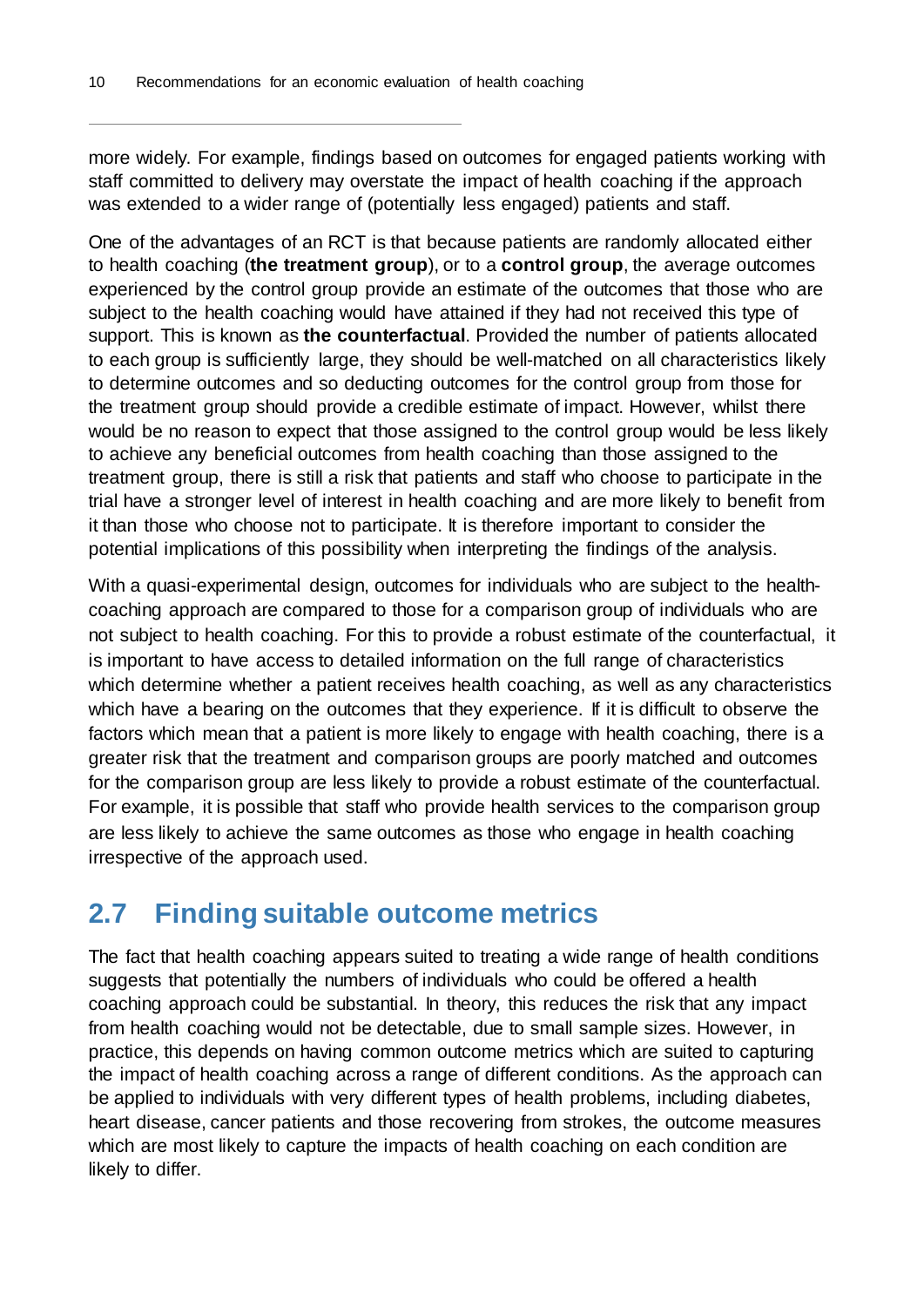The fact that the most suitable outcome measures are likely to differ depending on the health condition under examination means that it is likely to be necessary to focus on a single condition which affects a large number of people to ensure that it is possible to detect any impact from health coaching on a relevant outcome. However, it may be difficult to reach conclusions on the overall effectiveness of health coaching from a study of a single condition, or a series of studies on different conditions with different outcomes measures. In particular, it may be difficult to establish whether health coaching is more or less effective for particular types of conditions, or equally effective for all.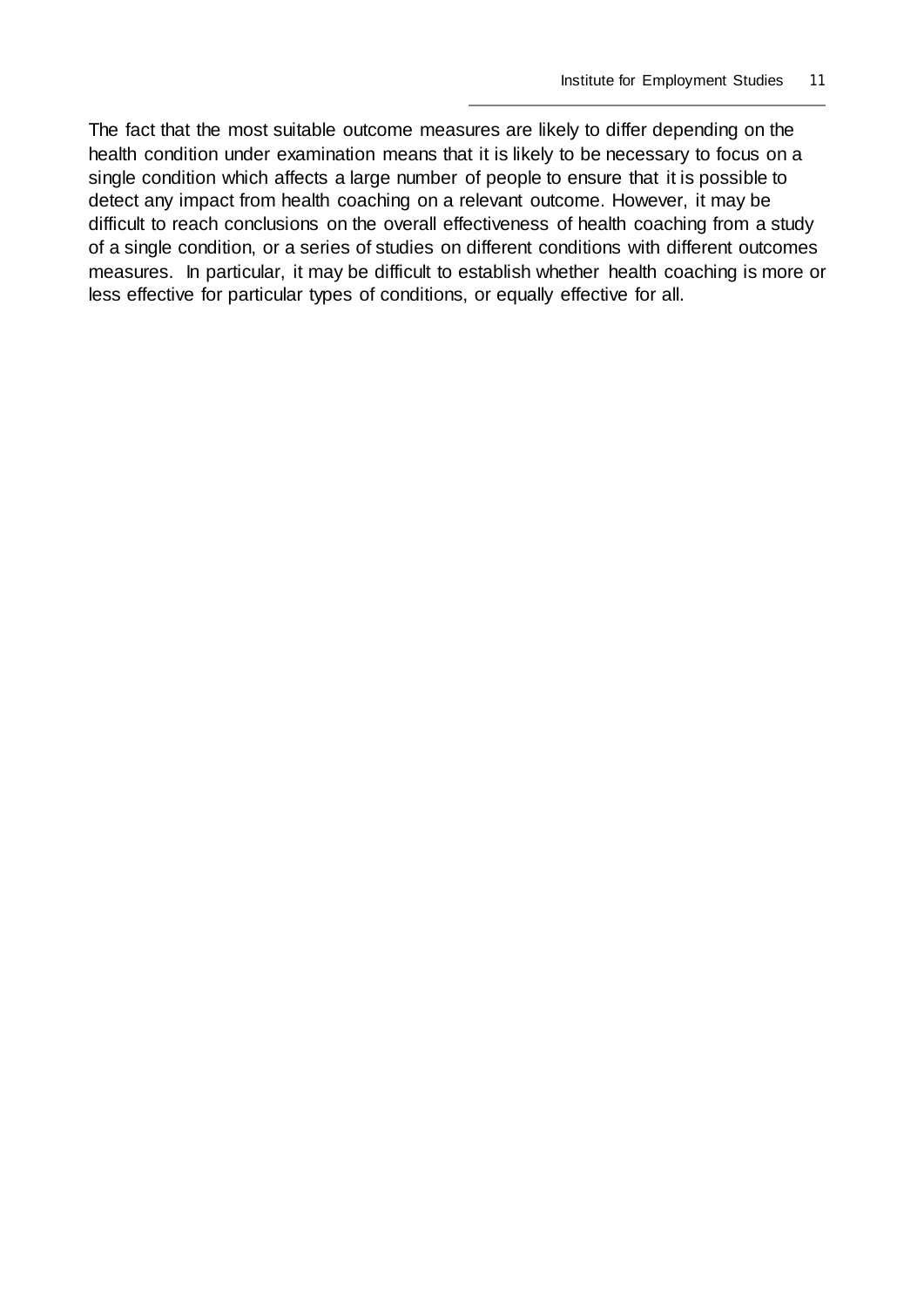## <span id="page-15-0"></span>**3 Data**

### <span id="page-15-1"></span>**3.1 Using existing data**

One of the main advantages of making use of existing data sources in a study of health coaching is that it can be used to verify that the treatment and comparison groups are similar in the period before they receive health coaching. Where historical information is available from existing data sources, this can be used to reduce reliance on recall. When using quasi-experimental methods, it is particularly important to have access to detailed information on the treatment and comparison group before health coaching commences to ensure that outcomes for the comparison group are likely to provide a reliable estimate of the counterfactual.

In a randomised control trial, there is less risk that the treatment and comparison groups are poorly matched prior to any health coaching, as individuals are not able to choose whether they receive health coaching or not. However, access to a wider database of individuals, in addition to those who put themselves forward for a trial does provide an insight into whether participants are likely to be representative of the wider population of individuals with a particular health condition. As mentioned in Section [2.6](#page-12-1) even with an RCT it is possible that trial participants have more favourable views of health coaching than those with the same health problem who choose not to participate. If attitudes towards health coaching determine its effectiveness, the findings from an RCT based on an engaged subset of patients may be very different to the likely impact of health coaching on the wider population of patients with that type of health problem. Having detailed background information on all those with a particular type of health condition, as well as on those who participate in the trial can help to identify any potential selection issues and can aid the interpretation of findings from the trial.

A further advantage of making use of existing data sources in a study of health coaching is that it reduces the reliance on treatment and comparison groups cooperating in data collection. It can be particularly difficult to collect information on outcomes from the comparison group, given that they will not have experienced health coaching and are therefore unlikely to experience any personal benefit from participation in a trial or other study. Even for those who receive health coaching it may be difficult to maintain contact for sufficient time to observe the full range of expected outcomes. Low response rates can threaten the robustness of the findings and the practical difficulties of maintaining contact with individuals and collecting information on a wide range of characteristics and outcomes mean that primary data collection can be expensive. It is therefore generally advisable to make use of existing data sources wherever possible, even when some bespoke data collection is necessary.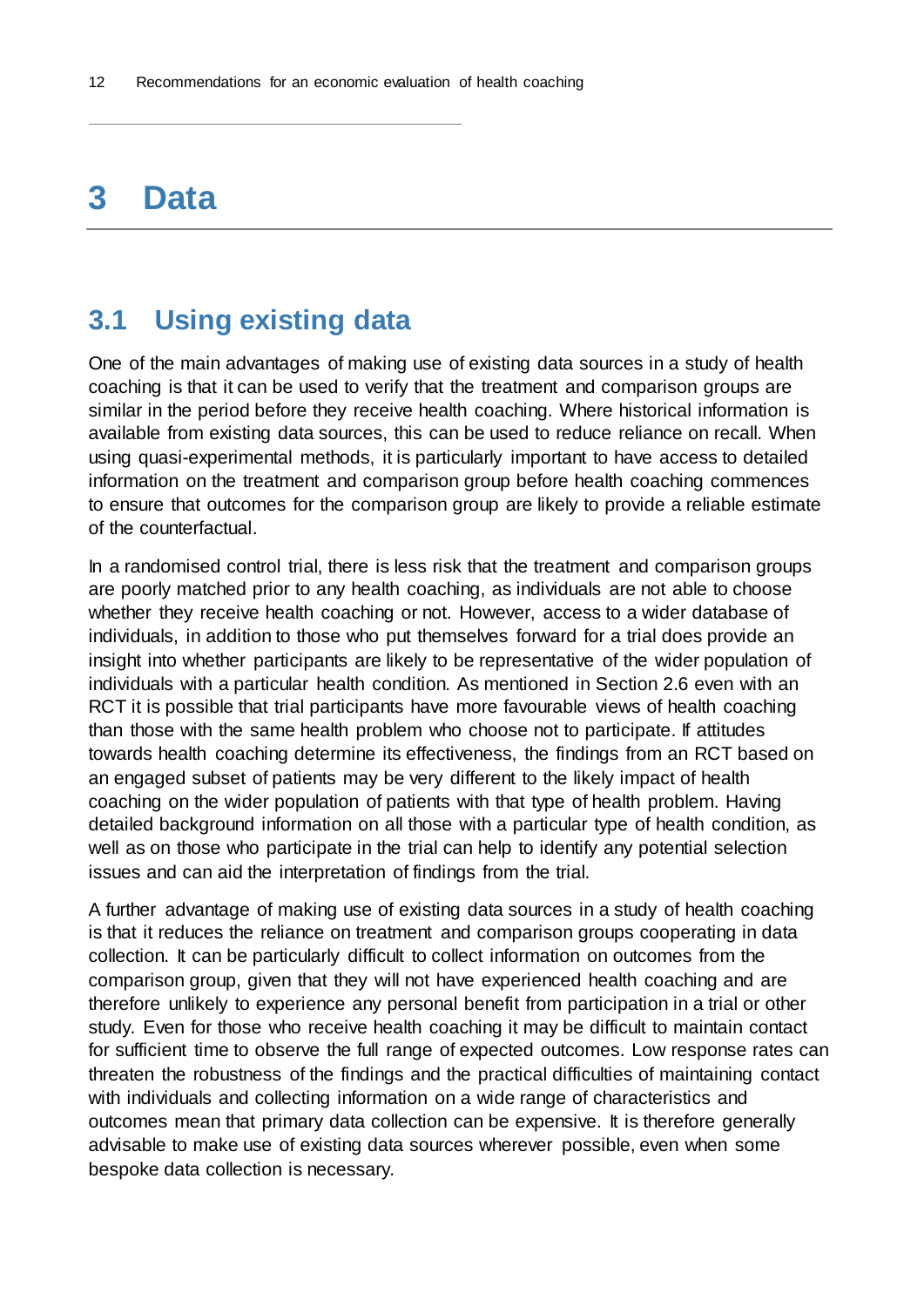A final advantage to making use of existing data sources is that it may be feasible to produce quantitative evidence on the effectiveness of health coaching at an earlier point in time than would be possible with a study reliant on bespoke data collection. Depending on the period of time over which outcomes from health coaching are likely to be experienced, it could take months or years to observe outcomes from an RCT. If it is possible to identify individuals who have experienced health coaching and the outcomes that they have experienced in existing data sources, a quasi-experimental design based on analysis of secondary data might provide earlier insights into the effectiveness of health coaching.

### <span id="page-16-0"></span>**3.2 Bespoke data collection**

The main advantage of bespoke data collection is that the data collection tool can be designed to ensure that it provides detailed information on the characteristics which are likely to determine whether someone actively participates in health coaching, aspects of the delivery of health coaching which shape its effectiveness, and the full range of benefits that can result. Bespoke data collection may also be required to estimate the costs of service delivery, or the costs that participants might incur, over and above the costs that they would experience from participating in alternative types of treatment.

Even when bespoke data collection is possible, as the previous section suggested, there may be practical constraints on the amount of time that participants are prepared to spend answering questions, or the reliability of the information that they are likely to be able to provide. This means that even in the case of an RCT, where participants are aware that they are participating in a trial, it may be beneficial to make some use of existing data sources to reduce respondent burden, reduce problems with non-response or improve the accuracy of the information supplied. A pragmatic approach is often to develop bespoke methods of data collection to capture information which is hard to observe in existing data sources, or where existing sources only provide poor proxies. The bespoke items can then focus on collecting vital information which is not available from other sources.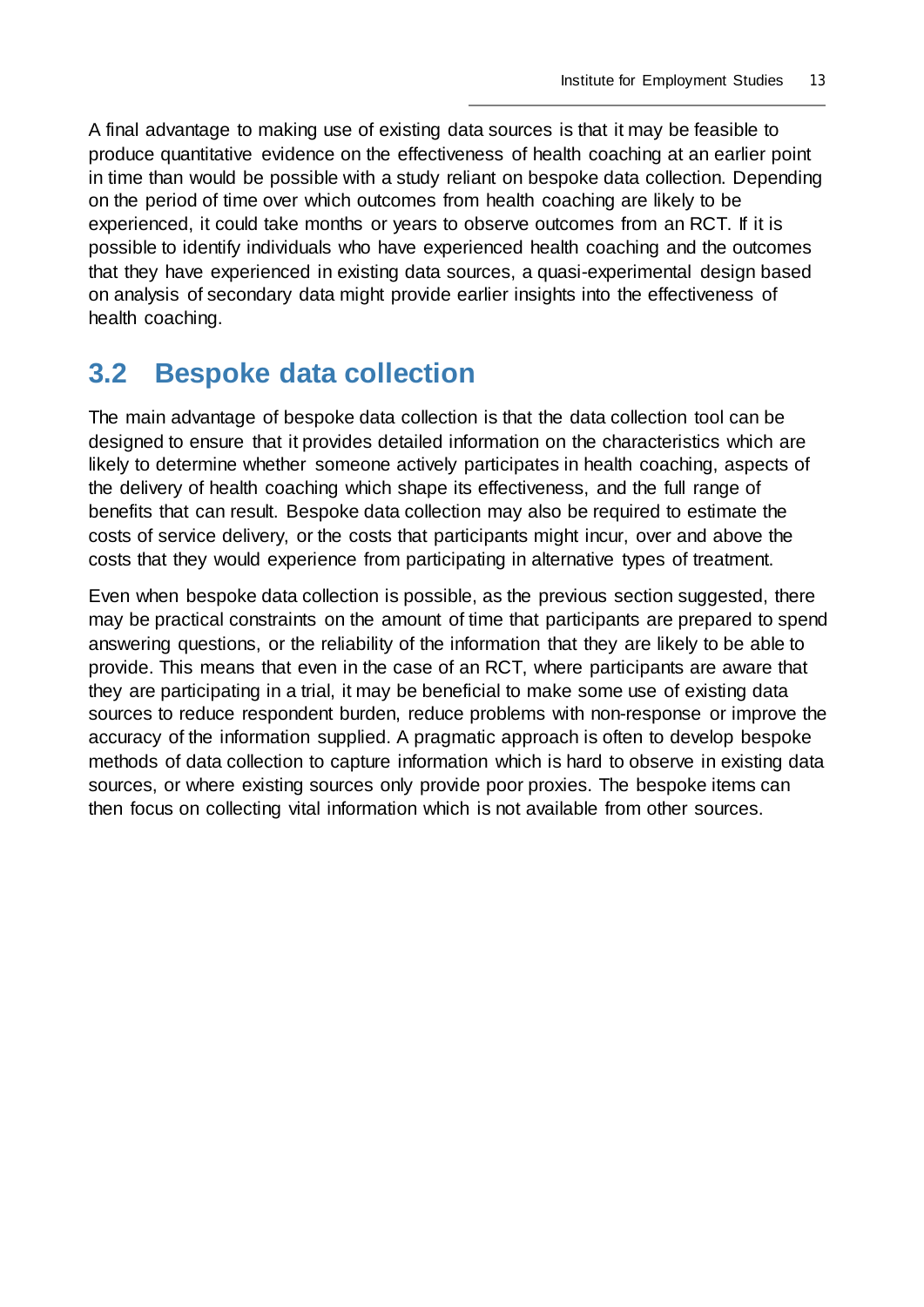## <span id="page-17-0"></span>**4 Key outcome measures**

### <span id="page-17-1"></span>**4.1 Introduction**

The costs and benefits of health coaching are potentially widespread and so it is necessary to decide on the scope of the study before relevant outcome measures can be identified. For example, the study could focus on estimating the impact of health coaching for eligible patients, or it could look at the impact on the NHS more generally, including outcomes related to staffing and service usage.

If the focus of the economic evaluation is on the costs and benefits of health coaching to the exchequer, it is necessary to have a detailed understanding of the full range of likely outcomes, including any unintended consequences and positive and negative spillovers for other patients or groups of staff. Being able to produce an economic evaluation depends on having already mapped the full range of possible outcomes through qualitative work. If important outcomes are not considered or cannot be measured, this will reduce the credibility of any economic evaluation.

The following sections outline the key outcome measures that would need to be considered in an economic evaluation of health coaching, including a range of clinical and non-clinical measures and outcomes for staff and the exchequer. Whilst estimating the impact of health coaching on all of these measures may be desirable in terms of capturing its full economic impact, it is likely to be costly. It may be difficult to obtain the required funding until there is clear evidence of impact. In the first instance, it may be prudent to focus on devising a robust and defensible estimate of impact on the key outcome measures for a particular patient group. Once this has been obtained, it may be feasible to obtain funding to explore wider economic impacts.

Finally, it is worth noting that whilst economic evaluations seek to map the range of potential outcomes from an intervention, it can still be possible to produce a credible economic evaluation when information is lacking on some aspects of costs or benefits. Known gaps in information should be noted, and the potential implications for the findings considered, but an economic evaluation could still be informative as long as there is good reason to believe that any omissions would have limited impact on the main conclusions of the study. Related to this point, it is often necessary to make some assumptions about the value of particular benefits or costs during the course of an economic evaluation and to explore the implications of varying these assumptions. This provides an insight into how any areas of potential uncertainty might affect the estimated ratio of costs and benefits.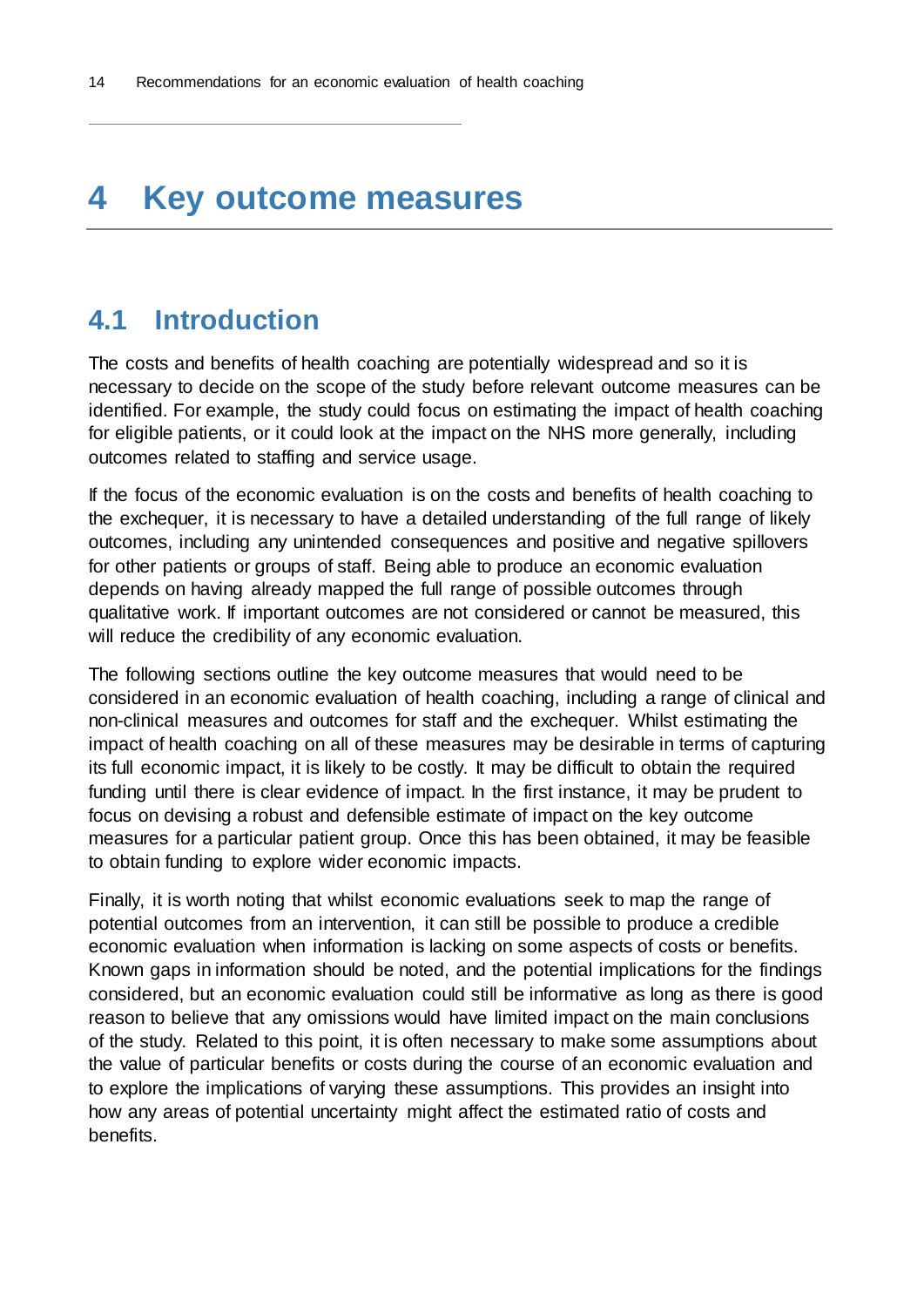### <span id="page-18-0"></span>**4.2 Key outcomes from health coaching**

The following subsections set out the key outcomes that health coaching is likely to affect and which would need to be considered within a full economic evaluation of health coaching. These are summarised in [Table 4.1](#page-20-2) at the end of this section.

#### <span id="page-18-1"></span>**4.2.1 Clinical outcomes**

Health coaching is designed to have a direct effect on the physical and/or mental health of patients. For those with physical health conditions, any impact from health coaching might be observed as an improvement in an objective measure which captures changes in a particular health condition. For example HbA1c is used to measure blood glucose levels for patients with diabetes. A reduction in HbA1c is associated with a reduction in the risk of complications from diabetes. As well as the obvious benefit to the patient from improved health, a reduction in the risk of complications would in turn reduce the likely future costs to the exchequer of funding treatment for the patient. It is therefore possible to attach a value to any benefit that health coaching might have on the clinical outcomes experienced by patients with a given health condition, both for the patients themselves, and for society.

Similarly, there are standard clinical measures which are designed to capture changes in mental health conditions and which have been validated. These include the seven-item General Anxiety Disorder scale (GAD-7), and the eight-item Patient Health Questionnaire-8 (PHQ-8) which cover anxiety and depression, and the 14-item Hospital Anxiety and Depression scale (HADS). These scales are widely used and again, improvements in scores on these scales can be linked to benefits both to the patient and in terms of the likelihood that they will require further treatment.  $3$ 

#### <span id="page-18-2"></span>**4.2.2 Generic outcomes**

 $\overline{a}$ 

The value of considering generic outcome measures in a study of health coaching is that they are relevant to a range of different conditions. They can therefore be used to assess the effectiveness of health coaching for different types of health problems. In some cases there also established ways of attaching value to a given change in a scale. Set against this, the most widely-used measures are proprietary and it is necessary to pay to administer the scale.

The generic measure which is most likely to be useful to an economic evaluation of health coaching is the Patient Activation Measure (PAM) score. This is a 100-point scale (derived from a series of 13 questions) which captures the extent to which an individual feels able to manage their health, taking into account their knowledge, skills and

<span id="page-18-3"></span> $3$  Sforzo et al. (2017) identify nine outcomes which have been commonly considered in past studies of health and wellbeing coaching. These are Body Weight (or BMI), Systolic blood pressure (SBP), Low-density lipoproteins (LDL), Hemoglobin A1C, Health risk appraisal (HRA), Pain, Psychological factors, Exercise behaviors and Nutrition behaviors. The relevance of these outcomes to a study of health coaching obviously depends on the specific health condition that the coaching is being used to address.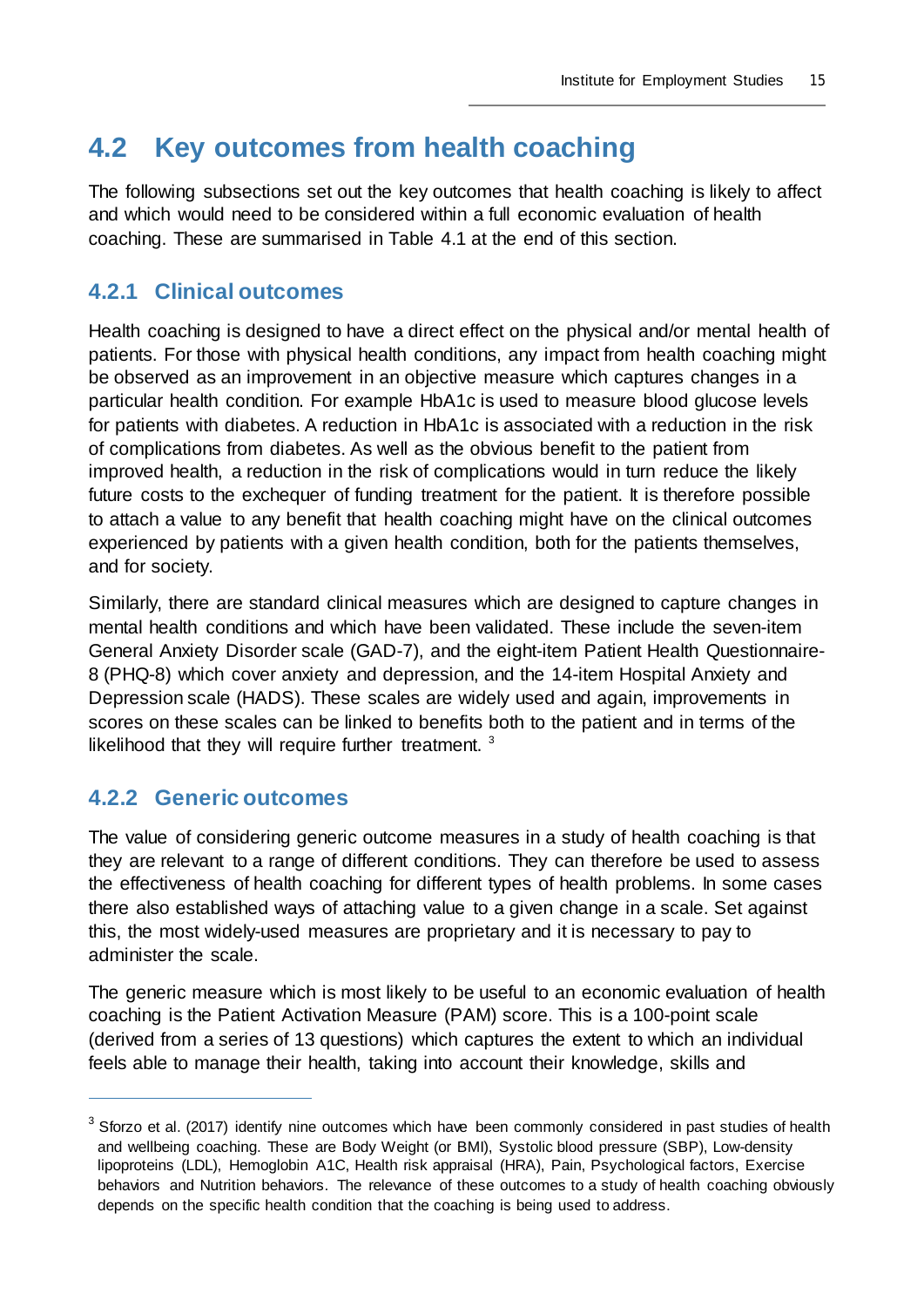confidence. It is relevant to a wide range of different types of health conditions. Patients can be divided into four groups based on their level of activation.

Changes in PAM can be linked to changes in the use of health services, making it possible to attach a value to any impact that health coaching has on PAM. For example, a study of patient activation amongst 33,163 patients in Minnesota found that the predicted costs of health care for patients with low activation scores were higher than for patients with high activation levels (Hibbard et al. 2013). A study of over 2,000 high-cost patients in the US found that moving from one level of PAM to the next level was associated with a reduction in ongoing health-care costs of 8.3 percent (Lindsay et al. 2018). PAM is licenced by Insignia Health, so there is a charge for its use. However, it is already used by some NHS sites.

Another licenced scale which is widely used in health studies is EQ5D. This is an indicator of health across five physical and mental dimensions, including mobility, self-care, usual activities, pain/discomfort and anxiety/depression. The scores on each of the five dimensions can be combined into a 5-digit score recording health status on each dimension. This can in turn be converted to a value on a single index which can be used to compare the health of individuals with different types of health problems. As with PAM, it is necessary to pay to use the electronic version of the scale in larger-scale health studies. It is licenced by EuroQol.

In addition to the generic measures which are directly health-related, there may be value in considering a measure such as wellbeing. Whilst the link with financial benefits would be indirect, wellbeing is an important outcome which health coaching could be expected to effect and changes in this might be an early predictor of the impact of health coaching on other outcomes which could be more easily valued, such as entering or re-entering work. It would therefore be useful to consider including measures of wellbeing in a more comprehensive study of the impact of health coaching. The Warwick-Edinburgh Mental Well-being Scale is used to capture wellbeing in health studies. There are short (7-item) and long (14-item) versions. It is necessary to register to use the scale and the standard licence only allows use by not-for-profit organisations.

#### <span id="page-19-0"></span>**4.2.3 Service use**

If health coaching has a positive impact on patients, it is likely that it would reduce demand for NHS provision, at least over the longer term. The impact on this particular type of outcome over a shorter period of time may be more mixed, for example, if the health coaching means that patients are more engaged with their treatment and consequently make greater use of the services which are available to them.

Irrespective of the expected impact of health coaching on the demand for health services over different periods, it seems probable that any impact that health coaching has on the use of NHS services would account for a large proportion of the potential costs and benefits resulting from the approach. Outcome measures could include the number of visits to A&E and the number of inpatient and outpatient appointments, which could potentially be observed from the Hospital Episode Statistics datasets, available from NHS Digital. They might also reflect attendance at appointments and the need for medication.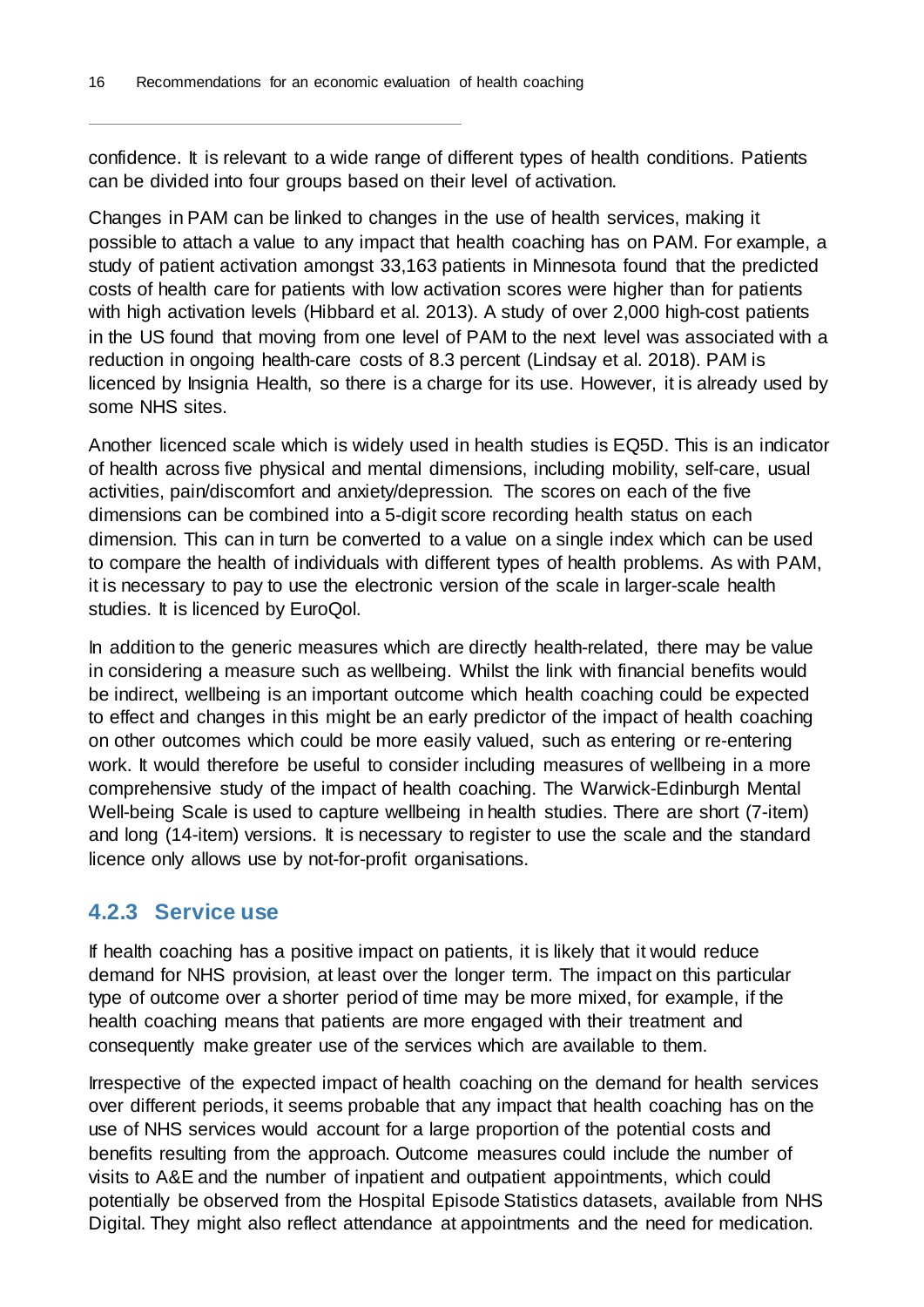#### <span id="page-20-0"></span>**4.2.4 Staff outcomes**

As well as the obvious potential impact from health coaching on patients, health coaching might be expected to have an impact on a range of outcomes for staff involved in the delivery of health services. The outcomes affected could potentially include job satisfaction, wellbeing, absence and voluntary labour turnover, with obvious costs and benefits associated with increases or decreases in each of these outcome measures. The staff affected could include both those directly involved in delivering health coaching, but also other NHS staff who might indirectly benefit from a reduced workload or improved job satisfaction from working with more engaged patients.

#### <span id="page-20-1"></span>**4.2.5 Other outcomes**

There are a range of other outcomes for patients, employers and the exchequer which may result from health coaching. For example, if health coaching is effective, it may increase the likelihood that patients are able to sustain, or enter work. It may reduce benefit and /or tax credit payments and increase tax receipts for the exchequer. Demand for social care may also be reduced, with resulting savings for local authorities. There may also be savings if the need for medication and statutory sick pay is reduced.

If the study involved bespoke data collection, it may also be useful to explore the impact of health coaching on patient views of the health services that they have used, for both the treatment and control groups. This might provide an insight into whether patient satisfaction varied depending on whether they were offered health coaching. Whilst this would not be essential for an economic evaluation, evidence on whether health coaching was well-received by patients may inform future decisions about increasing the use of health coaching within the NHS.

As well as collecting information on patient satisfaction with NHS services, both for those who experience health coaching and a control group of those who do not, a wider study of health coaching might also explore in detail the experiences of patients who receive health coaching and staff involved in delivery. As these measures would only be relevant to the treatment group and could not therefore be used to estimate the impact of health coaching, they are known as non-experimental outcomes. Qualitative research with staff and patients, or a larger-scale survey, could be used to explore the experiences of patients and staff and might provide an insight into ways in which health coaching could be improved for either group. Whilst past case studies of health coaching have addressed this to an extent, there may be value in producing evidence which can be directly linked to an experimental study.

<span id="page-20-2"></span>

|          | Table 4.1 Summary of key outcome measures for an economic evaluation of health |  |
|----------|--------------------------------------------------------------------------------|--|
| coaching |                                                                                |  |

| Type of<br>outcome |  |                                                | <b>Measure</b> |
|--------------------|--|------------------------------------------------|----------------|
| Clinical           |  | Depends on health condition e.g. for diabetes: |                |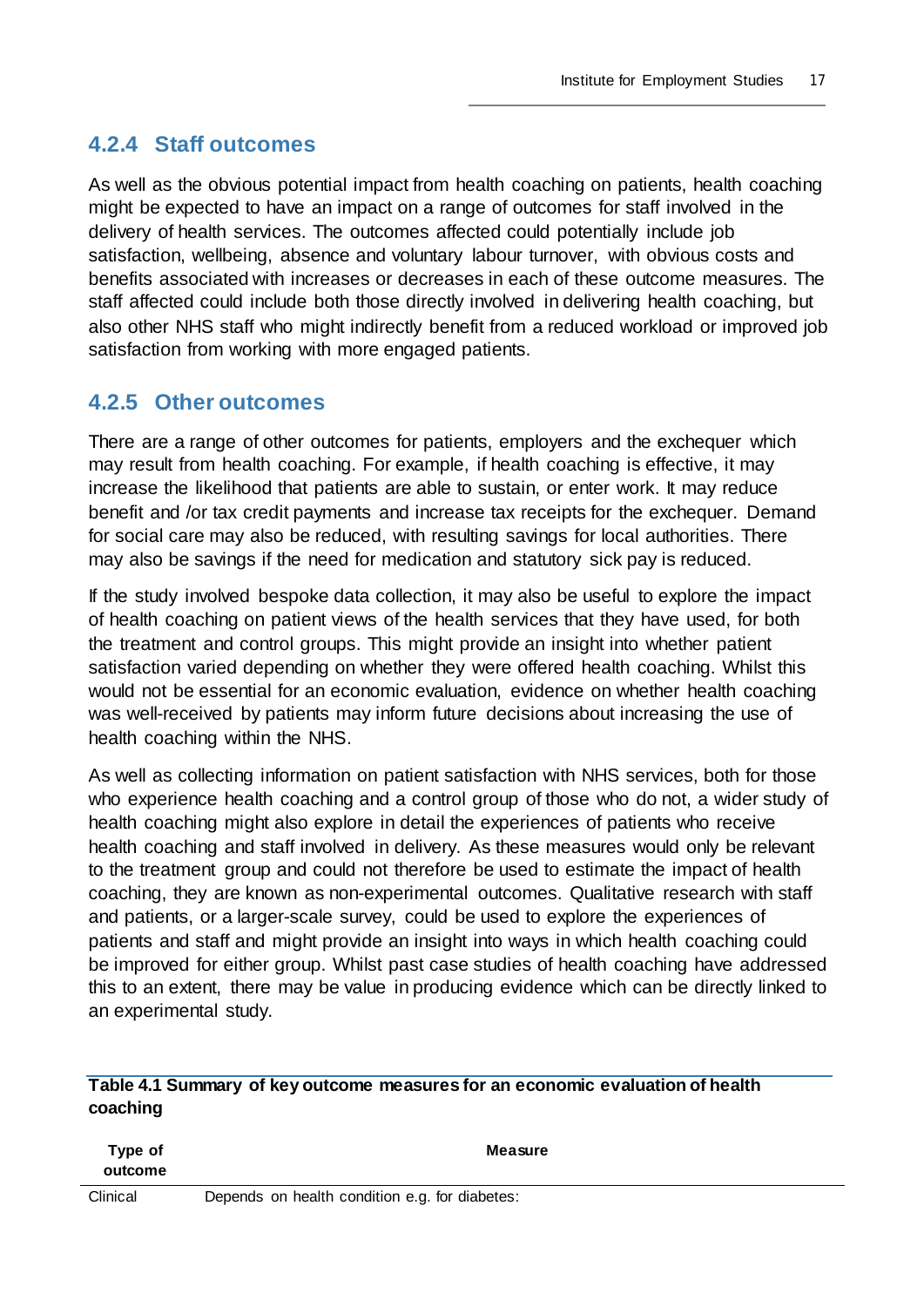|             | HbA1c (blood glucose level);<br>$\bullet$<br>GAD-7 (General Anxiety Disorder scale) and PHQ-8 (Patient Health<br>٠                                                                                                     |
|-------------|------------------------------------------------------------------------------------------------------------------------------------------------------------------------------------------------------------------------|
|             | Questionnaire-8) for anxiety and depression; or                                                                                                                                                                        |
|             | 14-item Hospital Anxiety and Depression scale (HADS).                                                                                                                                                                  |
| Generic     | PAM (Patient Activation Measure) score<br>٠                                                                                                                                                                            |
|             | EQ5D, capturing physical and mental health<br>$\bullet$                                                                                                                                                                |
|             | WEMWBS (7- or 14-item Warwick-Edinburgh Mental Well-being Scale) on<br>$\bullet$<br>wellbeing                                                                                                                          |
| Service use | Measures reflecting the use of a range of different health services over a particular<br>timeframe e.g. over the 12-months after starting to receive health coaching, such as:<br>Number of visits to A&E<br>$\bullet$ |
|             | Number of inpatient appointments;<br>٠                                                                                                                                                                                 |
|             | Number of outpatient appointments;<br>$\bullet$                                                                                                                                                                        |
|             | Attendance at appointments;<br>٠                                                                                                                                                                                       |
|             | Medication required.<br>$\bullet$                                                                                                                                                                                      |
| Staff       | Job-satisfaction<br>٠                                                                                                                                                                                                  |
| outcomes    | Employee well-being<br>$\bullet$                                                                                                                                                                                       |
|             | Absence rate (percentage of working days lost due to sickness or other absence)<br>٠                                                                                                                                   |
|             | Rate of voluntary labour turnover (percentage of employees who left or resigned<br>$\bullet$<br>voluntarily)                                                                                                           |
| Other       | Employment rate<br>٠                                                                                                                                                                                                   |
| outcomes    | Rate of sickness absence<br>$\bullet$                                                                                                                                                                                  |
|             | Earnings<br>٠                                                                                                                                                                                                          |
|             | Percentage claiming benefits                                                                                                                                                                                           |
|             | Amount of benefits/tax credits received                                                                                                                                                                                |
|             | Costs of statutory sick pay                                                                                                                                                                                            |
|             | Costs of social care                                                                                                                                                                                                   |
|             | Costs of medication                                                                                                                                                                                                    |
|             | Patient satisfaction with health services used                                                                                                                                                                         |
|             | Non-experimental outcomes:                                                                                                                                                                                             |
|             | Experiences of patients and staff.<br>$\bullet$                                                                                                                                                                        |

### <span id="page-21-0"></span>**4.3 Scope of the outcome measures**

The previous section set out the key outcomes that health coaching might be expected to effect, with a particular focus on those which are likely to have financial implications. In an economic evaluation, it is important to identify all the possible sources of costs and benefits, even if it is not feasible to estimate the impact of the intervention on every one, or to attach a monetary value to all possible impacts. An economic evaluation would need to build on the list of potential outcomes set out above. It would also need to identify credible ways of attaching a monetary value to any estimated impact on these outcomes,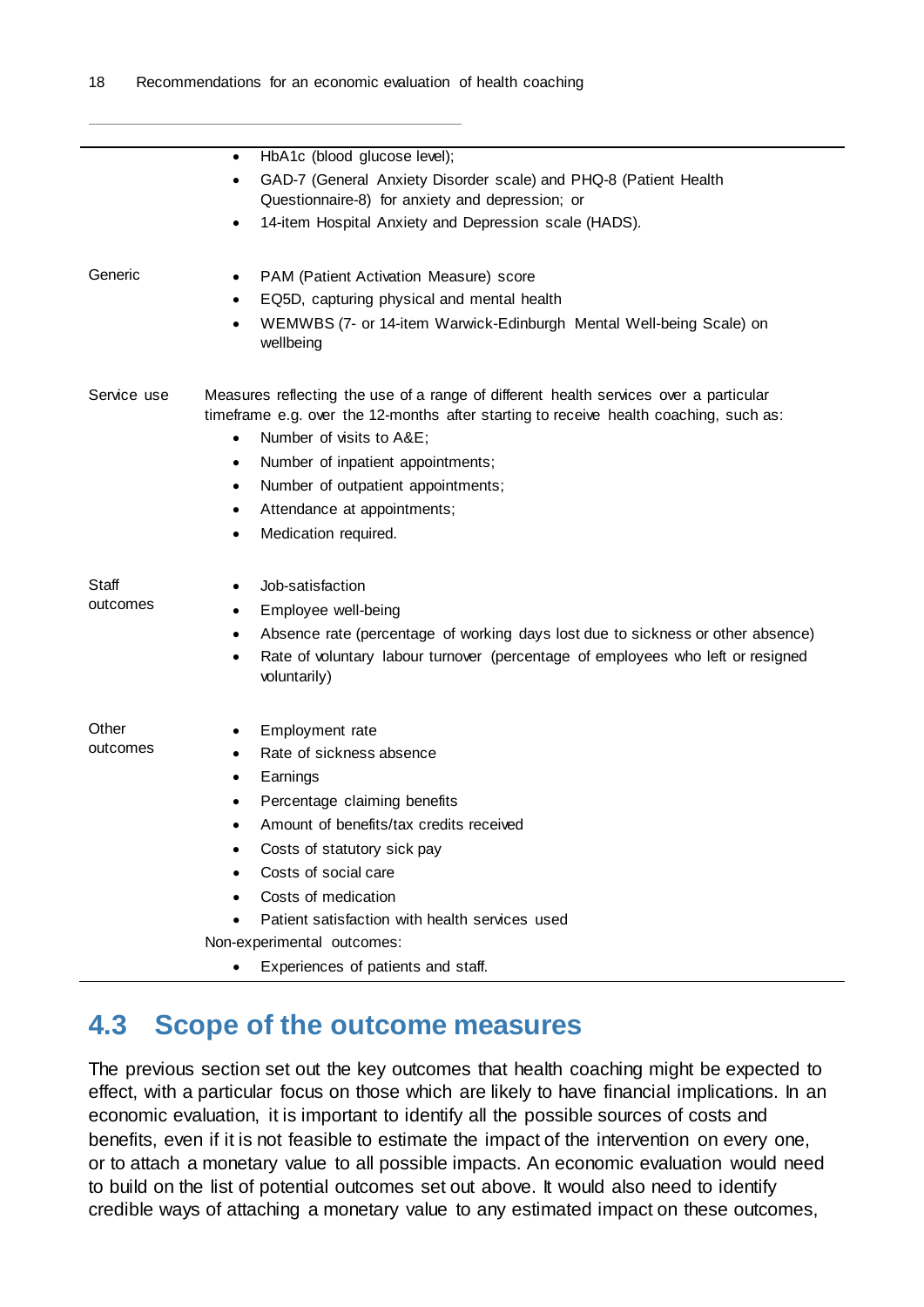for example, by drawing on previous studies which have valued the impact of a given change in PAM scores.

It is not necessary to be able to observe the impact of health coaching on every possible outcome, but it would be important to seek to estimate its impact on the outcomes which are expected to result in the most substantial costs and benefits. It is also necessary to ensure that any assumptions made about the value of costs and benefits are defensible and to document any potential impacts which have not been taken into account, or cannot be valued, including how they might affect the conclusions of the study.

### <span id="page-22-0"></span>**4.4 Generic versus specific outcome measures**

The main advantage that generic outcome measures, such as the PAM score or EQ5D, have over more specific measures of mental or physical health is that they are suited to capturing changes in different types of health conditions. As they are relevant to different patient groups, they can be used to consider the impact of health coaching across a range of health conditions. This means that a study of health coaching using these measures could potentially explore how effects vary depending on the nature of the health condition. It may also be possible to estimate impacts for a larger sample of patients, increasing the likelihood that any findings are statistically significant.

Set against this, whilst changes in generic health measures are likely to capture improvements in health, there may be scepticism that the value of a given change is the same regardless of the nature of the health condition. Aside from this, it is possible that the effectiveness of health coaching varies between patients with different health conditions or other characteristics. If this is the case, the composition of the group of patients who participate in health coaching will determine average effect sizes. An economic evaluation based on generic health measures would need to consider how varying the sample of participating patients would affect the findings.

Using measures which are specific to a particular health condition would make it necessary to focus on a more narrowly defined patient group. However, having a narrower focus in the study could improve the robustness of the findings and make it possible to generalise about the impact of health coaching on the wider population of patients with a particular type of health condition.

Given the relative advantages and disadvantages of focusing on either generic or specific outcome measures, it may be beneficial to carry out two separate studies, with one estimating the impact of health coaching on a particular health condition and the other looking at a wider range of patients. The evidence from the latter may be less robust, but it may be possible to carry out such a study with existing data.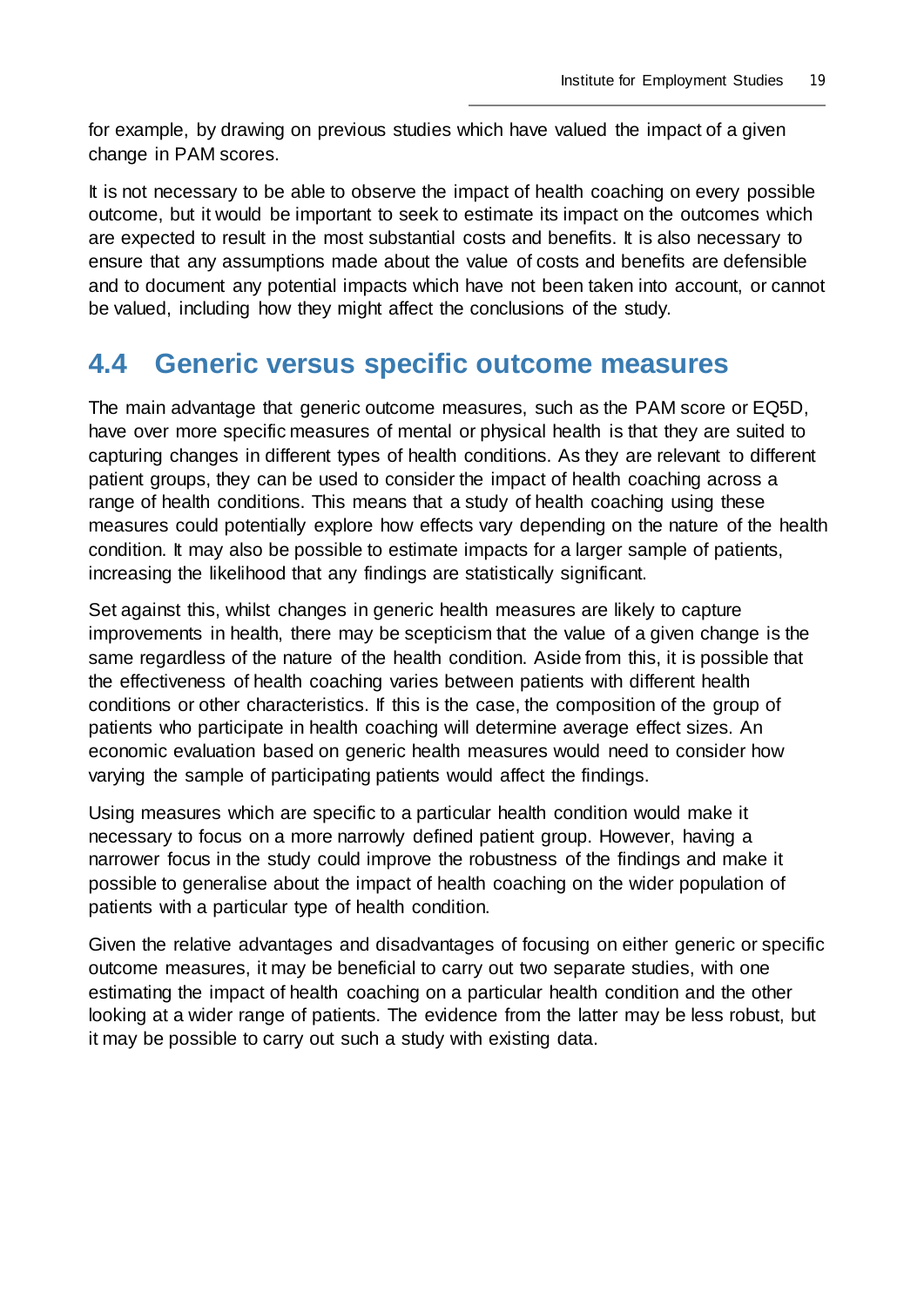## <span id="page-23-0"></span>**5 Proposed approach to estimating impact**

This section outlines the two proposed approaches to estimating impact – namely an RCT and a quasi-experimental design. It begins by setting out the essential elements common to either approach. It then outlines a proposed design for a study using each method.

### <span id="page-23-1"></span>**5.1 Basic requirements**

This section briefly explains requirements to address the challenges to carrying out an economic evaluation of health coaching, previously set out in Chapter [2.](#page-10-0) These basic requirements apply regardless of the methods used to estimate impact.

#### <span id="page-23-2"></span>**5.1.1 Having a clear definition of health coaching**

Regardless of whether the approach to estimating impact uses experimental or quasiexperimental methods it will be important to ensure that the underlying concept to be tested reflects the key features of health coaching, for example, based on the definition proposed by Wolever et al. (2013).

#### <span id="page-23-3"></span>**5.1.2 Eligibility criteria**

As well as having clarity and consistency in the intervention being tested, it is important to have clear and observable eligibility criteria. If there is an element of discretion in whether to offer an individual patient health coaching, it can be difficult to identify a well-matched comparison group. For example, with limited resources health workers may decide to only offer coaching to patients who they believe are most likely to benefit from the approach. It would be difficult to identify a group of comparators who were equally likely to benefit without information on the factors which determined the decision of the health worker.

#### <span id="page-23-4"></span>**5.1.3 A clear statement of intended effects**

When estimating impacts on a large number of outcomes, there is a risk of 'false positives', where some outcomes appear to be affected by health coaching when in fact the association arises purely by chance. Clearly identifying the intended effects at the outset reduces the risk of accusations that the primary outcome measures have been selected at a later stage because they demonstrate the desired effect. In the case of an RCT, the key outcome measures would be stated in a trial protocol which would ideally be published before participants were recruited to the trial.

Having a clear idea of the primary effects expected from health coaching at the outset is also necessary to conduct power calculations to ascertain whether it is likely to be possible to detect any effects of the expected order of magnitude with the expected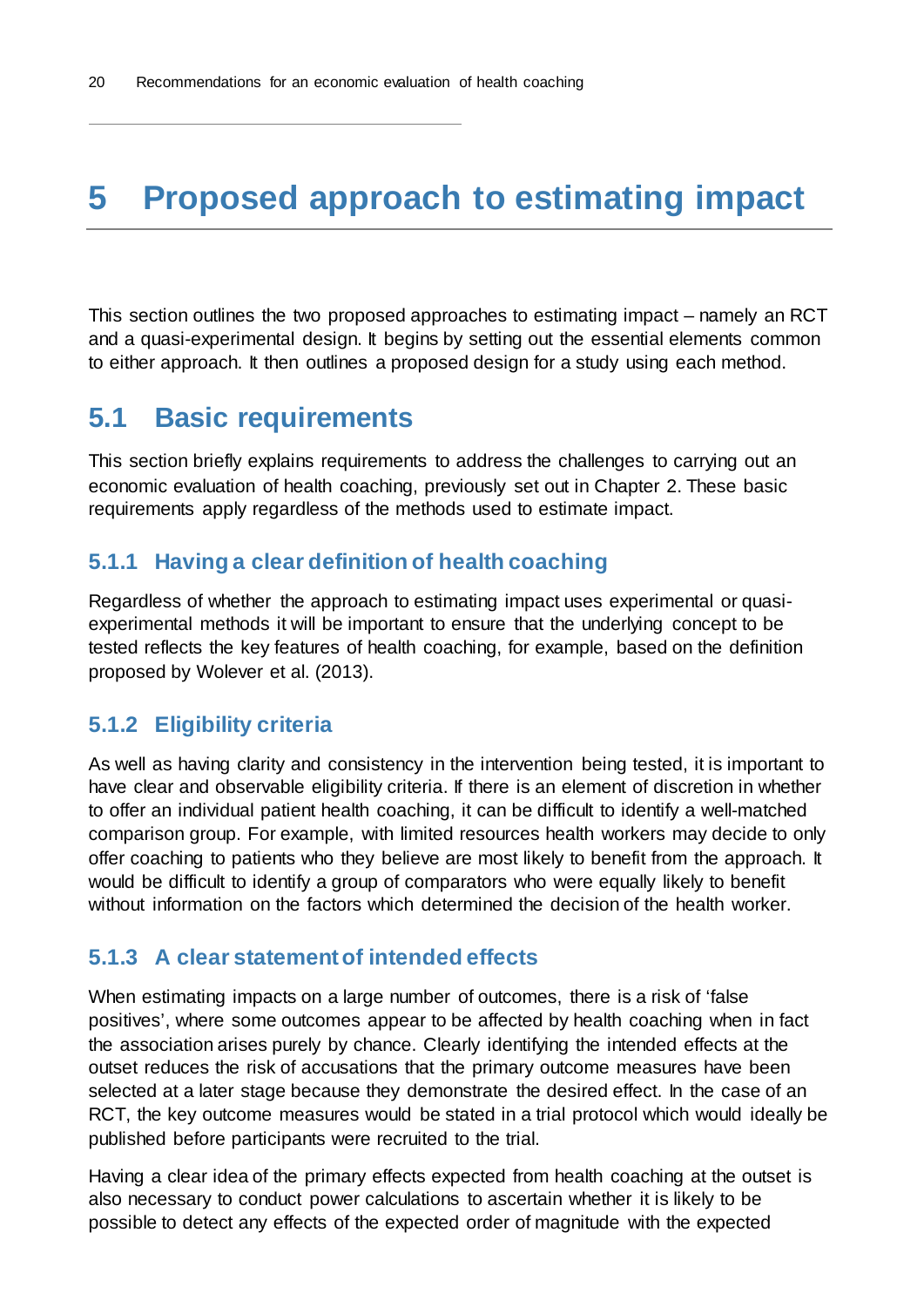sample size. In the case of an RCT, power calculations can be used to decide the number of trial participants required to detect an effect of the expected size over the expected counterfactual level of outcomes.

#### <span id="page-24-0"></span>**5.1.4 Identifying factors likely to determine costs and benefits**

To carry out an economic evaluation of health coaching, it is necessary to map all the factors which might have a bearing on costs, as well as the full range of potential benefits. This should include both monetary and non-monetary costs and benefits, irrespective of whether they can all be observed.

#### <span id="page-24-1"></span>**5.1.5 Identifying credible ways of valuing costs and benefits**

Having mapped the potential range of costs and benefits, any economic evaluation must consider how a monetary value of each should be calculated. It is important that this is transparent and credible and that it considers how the findings of the analysis vary if assumptions about these expected values differ.

#### <span id="page-24-2"></span>**5.1.6 A means of distinguishing between the treatment and comparison groups**

Regardless of the methods used to estimate the impact of health coaching it is vital to know which patients have been exposed to health coaching and which have not. If the comparison group included individuals who had received health coaching (**known as contamination**), the estimated impact of health coaching may be understated. Having more detailed information on participation in health coaching is likely to be useful in exploring whether impacts vary between patients depending on whether or not they choose to actively engage with health coaching, as well as variations in the amount of support and the consistency of approach that is available to them.

#### <span id="page-24-3"></span>**5.1.7 Information on characteristics and outcomes of treatment and comparison groups**

For an impact evaluation of health coaching to be credible, it is necessary to observe the full range of factors which are likely to determine both whether a patient participates in health coaching and the outcomes that they experience. This is because if there are systematic differences between the treatment and comparison groups, outcomes for the comparison group are likely to provide a poor estimate of the counterfactual. This can result in the impact estimates being biased and giving a poor indication of the likely impact of health coaching if it was extended more widely.

#### <span id="page-24-4"></span>**5.1.8 Sufficient information for the study to be replicated**

It is good practice to ensure that sufficient information is provided on the nature of the intervention and the design and conduct of the evaluation to allow the study to be replicated.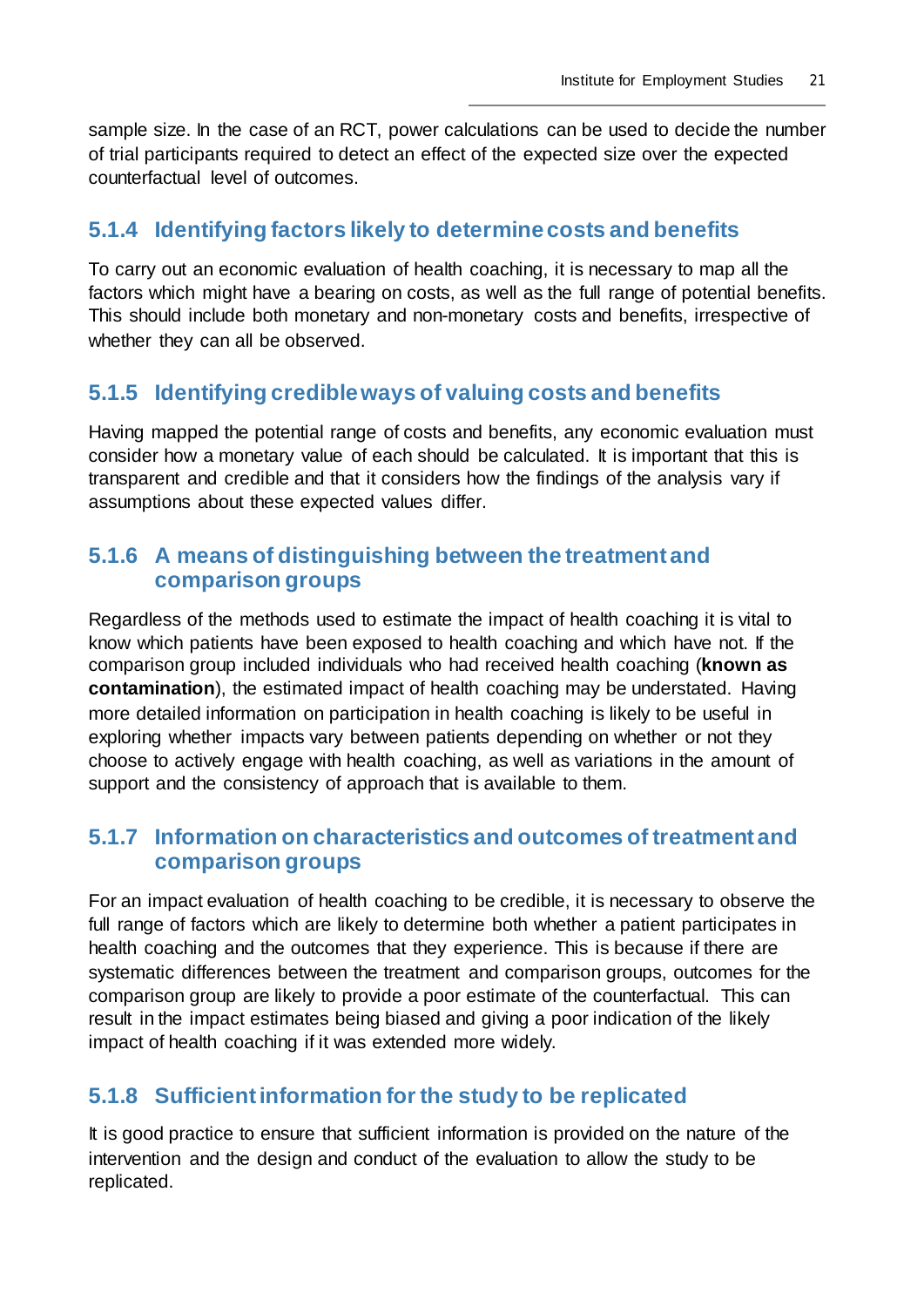### <span id="page-25-0"></span>**5.2 Experimental design**

This section provides an outline for an experimental study to test the impact of health coaching. The total cost to the NHS of treating diabetes each year is £10billion and it affects 3.9 million people (Diabetes UK, 2017: 4). Type 2 diabetes is a growing problem which is costly to the NHS given the requirements for ongoing treatment to deal with complications. The link to patient decisions on diet and exercise mean that the health coaching approach potentially offers a cost-effective way to reduce future expenditure on health care. There is also an established clinical measure (HbA1c) which can be used to monitor changes in the condition over time and which is known to correlate with the likelihood of needing treatment for complications from diabetes.

#### <span id="page-25-1"></span>**5.2.1 Eligibility criteria**

A trial of health coaching for those with diabetes could explore the impact of health coaching across all patients with type II diabetes, or for those at a particular stage. For example, the impact of health coaching might vary depending on whether the patient had recently been diagnosed, or whether the patient had already started to experience complications. If funding were available for a large-scale study, it might be possible to look at the impact of health coaching for different subgroups of patients, taking into account the severity of the condition at the time of randomisation, but with more limited resources it might be preferable to consider the impact of coaching for those who had recently been diagnosed with the disease. The feasibility of focusing solely on the recently diagnosed would depend on the rate of diagnosis and whether this was likely to result in a flow of patients onto the trial which was sufficient to detect the expected impact.

#### <span id="page-25-2"></span>**5.2.2 Randomisation**

To test the impact of health coaching using a RCT it is necessary to have a means of assigning those with type II diabetes to either the treatment or control group. Type 2 diabetes is likely to be diagnosed by the GP following urine and blood tests. The GP then discusses treatment options and the patient is invited to attend check-ups every three months initially. The check-ups are with either the GP or a diabetes nurse. The HbA1C test is repeated at each appointment. Once the condition is stable, the check-ups reduce in frequency to once every six months. There is a more extensive check-up once a year, to check the feet, eyes, blood pressure, cholesterol and kidneys.

As the diabetes treatment and check-ups are delivered by GPs and diabetes nurses, the most feasible option for randomisation is to randomly assign some GP practices to be trained in health coaching. Others would be assigned to a control group and would not receive the training. With this type of clustered design it would be important to have detailed information on the practices and the characteristics of the patients that they serve to ensure that the treatment and control groups are well-matched. It would also be important to have a database of trial participants to ensure that any randomised patients who move to another practice can be excluded from the analysis.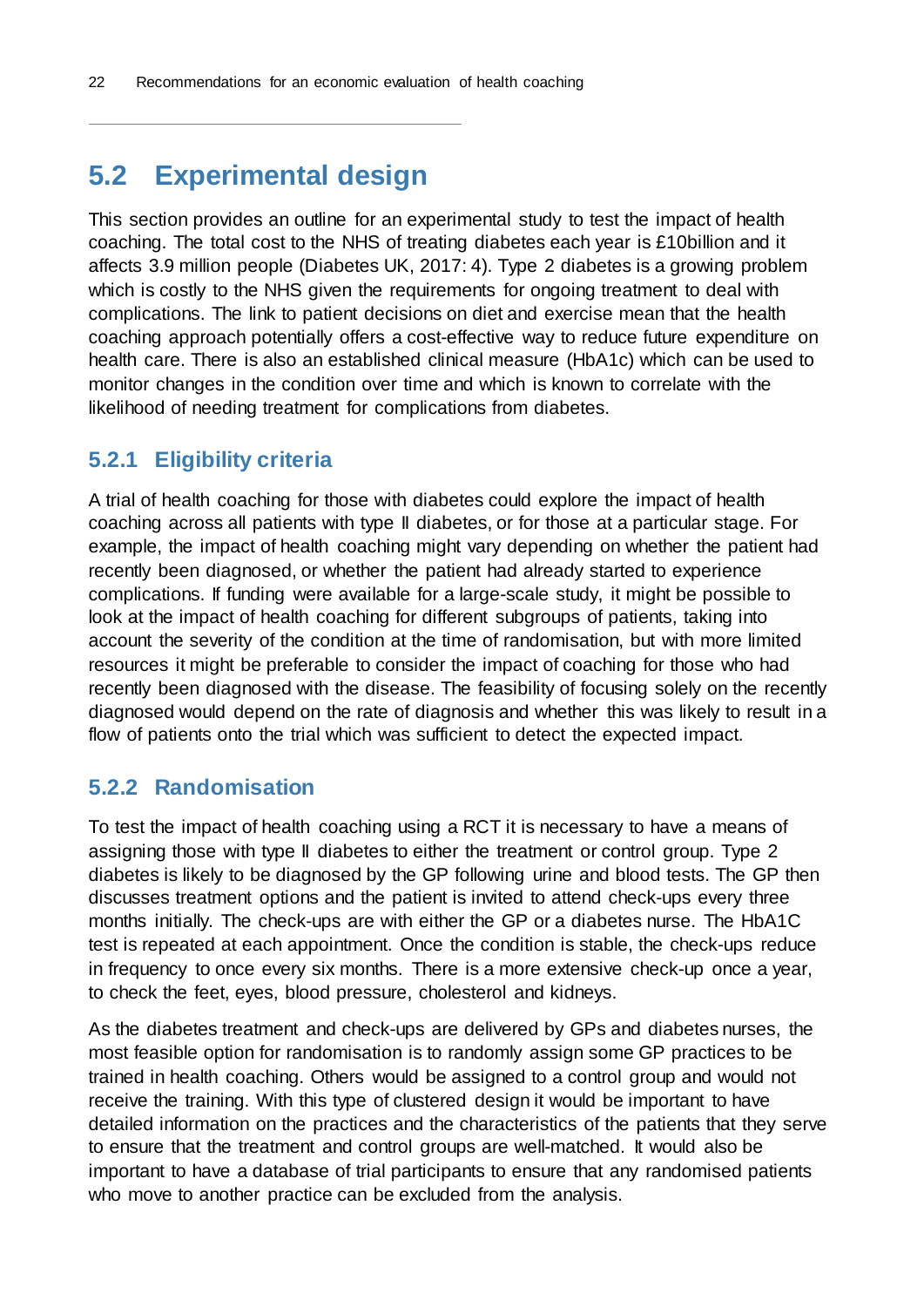Depending on the future plans for the roll-out of health coaching, there may be some value in using a stepped wedge approach. One of the difficulties with an RCT is that there may be ethical issues in denying patients in the control group access to health coaching until the end of the trial. With a stepped wedge approach, health coaching would be extended to a larger number of clusters over the lifetime of the trial until all participating GP practices are using the health coaching approach. This can make it possible to produce robust evidence on the impact of a health intervention in circumstances where there are plans to roll-out the approach across all practices within an area within the lifetime of the trial. However, the fact that practices would start using the health coaching approach at different points in time with a stepped wedge approach complicates the process of calculating the sample size required to detect any impact from health coaching (Hemming et al. 2015). Careful analysis would be required to ensure that the trial was designed in a way that maximised the likelihood of detecting any impact from health coaching.

At the initial appointment the GP would need to inform the patient about the trial. They would be asked to give the patient an information sheet and seek their agreement to participate in the research, including allowing researchers access to their HbA1C results and contact details. With limited time for appointments, it would not be feasible to ask the GP or nurse to collect baseline data beyond the initial HbA1C level. The GP or nurse could be asked to record this at subsequent appointments for trial participants. One potential problem with collecting the HbA1C through the regular appointment with the GP or nurse is that it relies on patients attending check-ups to the expected timetable. If they do not attend, or attend less frequently that intended, there will be variation between patients in when the HbA1C level is observed.

Practices which sign up to RCTs receive payments for participating in research and so there are some existing incentives for practices to take part in the study. Nevertheless, those assigned to the treatment group would need to spend time attending training in health coaching techniques, whilst those assigned to the control group would not experience any benefit from trial participation, other than the payment for taking part in research. It would therefore be important to consider ways of encouraging practices to participate in the trial to ensure numbers are adequate to identify any impact from health coaching. The clustering at practice level increases sample size requirements due to the fact that there are likely to be similarities in patients visiting particular practices. For example, it is known that diabetes is more common in certain parts of the country.

#### <span id="page-26-0"></span>**5.2.3 Data collection arrangements**

To reduce the burden on GPs or nurses the bulk of data collection would need to be carried out via a survey administered by an external fieldwork company. Once the patient has agreed to participate in the trial, the fieldwork company could contact the patient to collect baseline information, perhaps via a telephone survey. The baseline survey would include information on the characteristics and circumstances of trial participants at the time of randomisation, including whether they had other health problems and were on any medication. It could also collect information on work and health histories. This information would be used to check the treatment and control groups were well matched on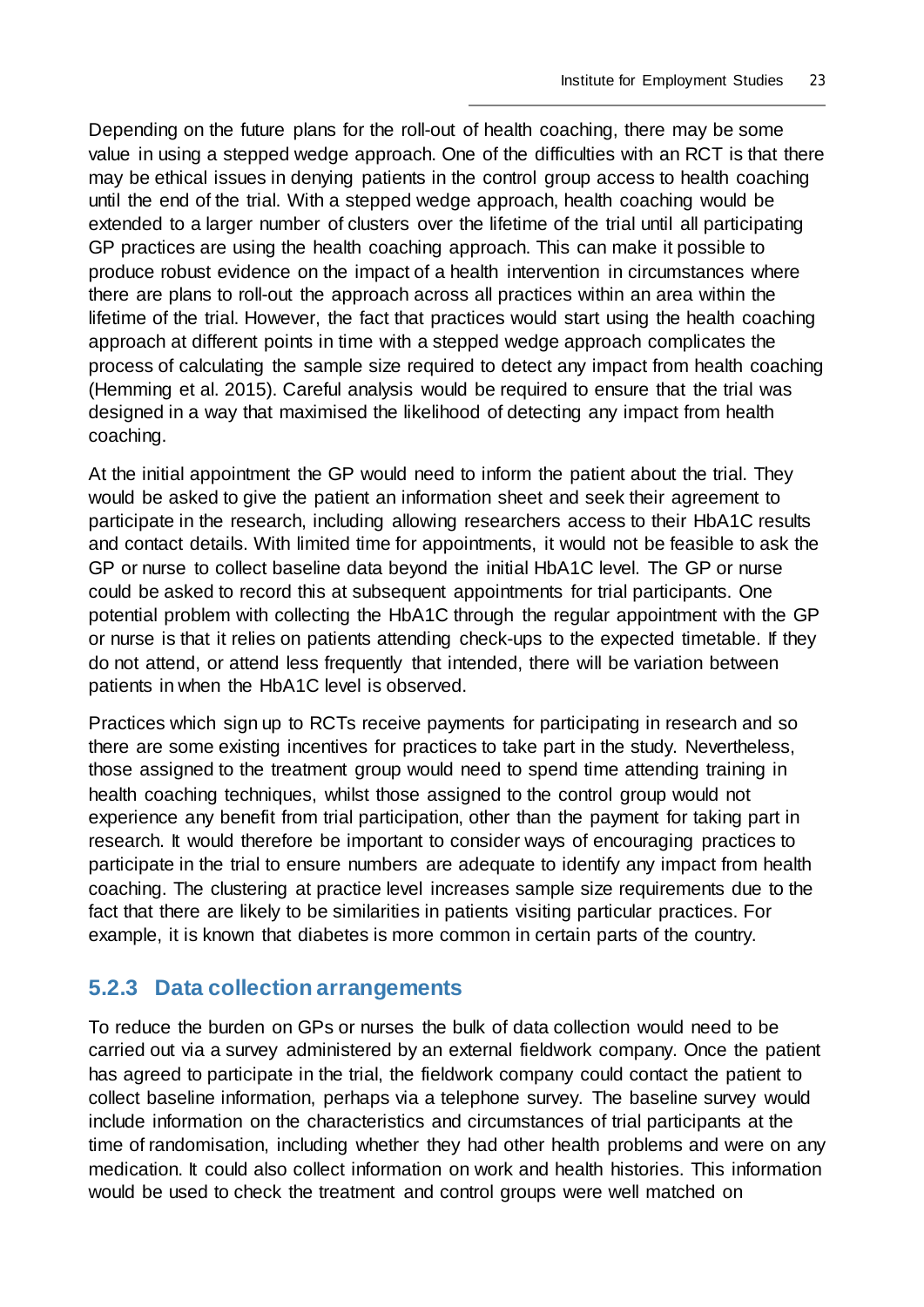characteristics likely to determine the outcomes they might experience from health coaching.

In addition to collecting baseline information on trial participants and the date of starting on the trial, it would be useful to put in place systems to collect information on the health coaching received. To reduce the burden on GPs and nurses this should be a very simple dataset, perhaps extracted from other sources, and would cover the number and timing of appointments. Ideally, it would also record participation in particular types of activities, including those specific to health-coaching, and details of any medication prescribed. As previously mentioned, the HbA1C level would need to be recorded at each appointment and this entered into the management information database.

As well as data collected from patients during the course of health-coaching, an RCT would ideally involve longitudinal data collection at specific points in time after the patient started to receive health coaching. At a minimum, this would include a census of trial participants at a point in time when the impact of health coaching is expected to be apparent. For the purposes of delivering an RCT, the health coaching approach would be time-limited (this is usually necessary anyway due to resource constraints). In the case of health-coaching, it would be advisable to observe outcomes a fixed number of months after randomisation, and possibly also sometime later, to explore whether effects evolve over time. It is important that outcomes are observed at a similar point in time for both treatment and control groups. The advantage of observing outcomes at an early point is that contact details supplied at baseline (by both the treatment and comparison groups) can become out-of-date, making it difficult to maintain response rates over time. The survey could include a module on views of the treatment received, and for the treatment group, questions on their experiences of the intervention.

As well as collecting information from patients at baseline and as part of a later follow-up survey, there may be value in obtaining information on the patient from existing datasets. These might include Hospital Episode Statistics and even information on benefit claims, earnings and employment. This could reduce the length and complexity of the survey and improve the quality and accuracy of the data.

#### <span id="page-27-0"></span>**5.2.4 Outcome measures**

Whilst HbA1c levels would be the main clinical indicator of the impact of health coaching on diabetes, it would be advisable to collect information on a wider range of aspects of patient health within an RCT, both to ensure that the treatment and control groups are well-matched and to capture any impact of health coaching on other outcomes. Diabetes patients are supposed to have access to mental health assessments and support and so a measure of mental health, such as GAD-7, PHQ-8 and HADS may also be beneficial (Diabetes UK 2018: 3). It can be challenging to administer these measures in the context of a telephone survey, so some studies omit the item on whether the patient has thought they would be better off dead or hurting themself to reduce the likelihood of distress. It may also be helpful to use a generic measure, such as PAM, as a primary outcome.

The list of secondary outcomes could be drawn from those suggested in section [4.2.](#page-18-0) It may also be helpful to use the management information to explore whether health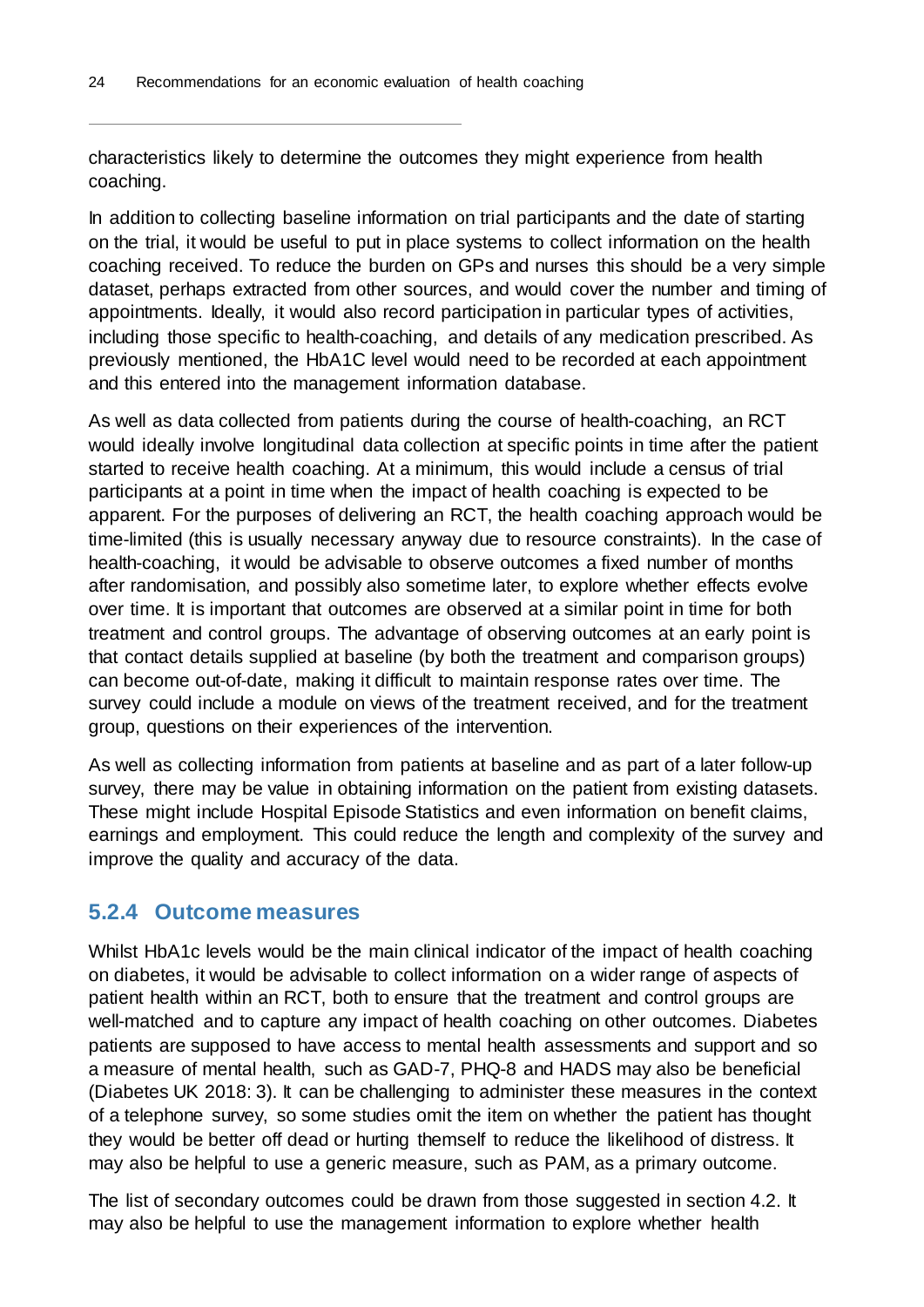coaching results in better attendance at appointments. A greater demand for appointments by patients would increase resourcing requirements, but having patients who were more engaged in their treatment may have longer-term benefits if it reduces the risk that they experience health complications. Information on changes in the need for medication over time would also be informative in valuing the impact of health coaching.

#### <span id="page-28-0"></span>**5.2.5 Ethics**

It is important to consider the ethical implications of asking patients to take part in an RCT. In the case of health coaching, case studies have suggested that the intervention is unlikely to be harmful to participants. It is also unlikely to impose a substantial additional burden on participants compared with the standard approach to diabetes monitoring and treatment.

The greatest risk of distress or harm is likely to stem from the data collection requirements. It is important to keep data collection activities to a minimum to ensure that both treatment and control groups are not over-burdened. It is also important to test the proposed questions, or to use questions tested in past studies, to ensure that they do not cause undue distress. They must also be administered in a way which is sensitive to the risk of harm.

A further ethical consideration is that as practices will benefit financially from the participation of patients in the trial, it is important to ensure that patients are made aware that they are not required to participate. It will be important to brief GPs and nurses on the need to make this clear to patients and to ensure that patients are aware that they can withdraw from the trial if they wish.

With a randomised control trial it is necessary to specify at the outset the circumstances under which the trial might be stopped. This would include monitoring outcomes for the treatment and control groups and setting a threshold for any negative impacts which would result in the trial being stopped. Equally, it might include stopping the trial early if there was clear evidence of a substantial benefit. A trial protocol would consider the appropriate level of these thresholds.

#### <span id="page-28-1"></span>**5.2.6 Registering the trial**

As a trial of health coaching involves carrying out research on patients, it requires approval from the Health Research Authority (HRA). There is an established application process and any changes to the research materials require further approval following the initial application.

As GP practices receive payments for participating in trials, it is necessary to supply the National Institute of Health Research with monthly updates on the number of patients randomised to the trial and some basic information on the practice. This information is anonymised and supplied through an online portal.

It is also good practice to produce a protocol for the trial which sets out the primary and secondary outcome measures, the expected impacts and information on ethical considerations. This ensures that initial expectations are transparent. Trial registration is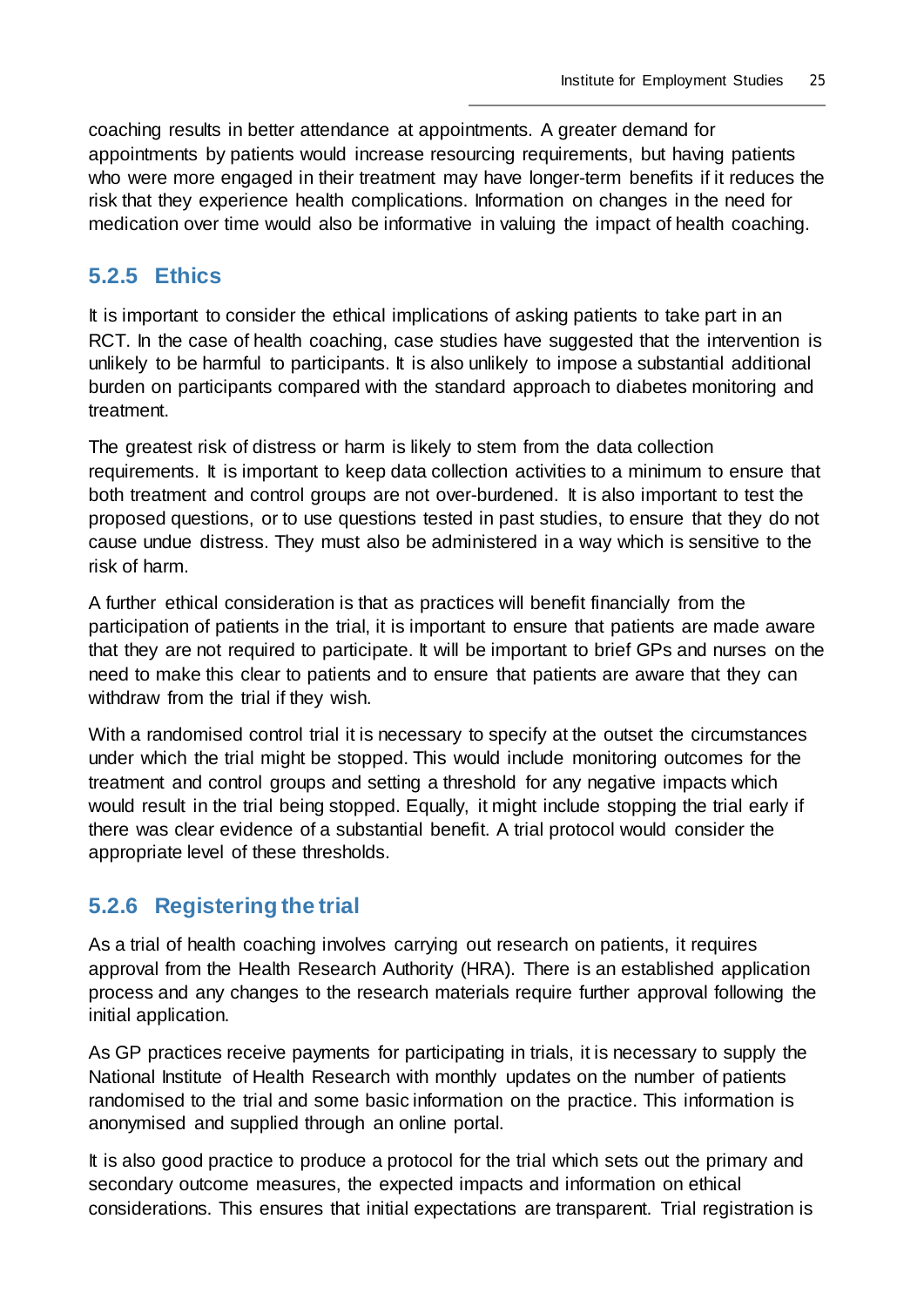also good practice, and essential for studies to be accepted for some journals. The registration must take place before the trial starts recruiting patients.

### <span id="page-29-0"></span>**5.3 Quasi-experimental design**

Some NHS sites have existing licences to use PAM and so it may be possible to explore the impact of health coaching through the analysis of existing data on patients in areas where a health coaching approach has been used, compared with areas where health coaching is not available. This study would not focus on the impact of health coaching on a single condition, but rather on its impact across a range of different conditions.

To build up a picture of the impact of health coaching across a broad range of outcomes and taking into account the patient's characteristics prior to the start of health coaching, it would be necessary to match the PAM score to information on the patient from other sources, such as those available through NHS Digital. By working with other government departments it may be possible to negotiate access to a wider range of data sources on the patient, including information on benefit receipt, employment and benefit history and earnings.

If it was possible to obtain data on a rich range of characteristics and to observe which patients were likely to have experienced health coaching, it might be possible to use a quasi-experimental method, such as propensity score matching, to estimate outcomes for a comparison group of patients with a similar propensity to make use of health coaching and to achieve similar outcomes to the treatment group. Existing data sources could be used to estimate impacts on many of the other outcome measures listed in section [4.2.](#page-18-0) This might include NHS workforce data.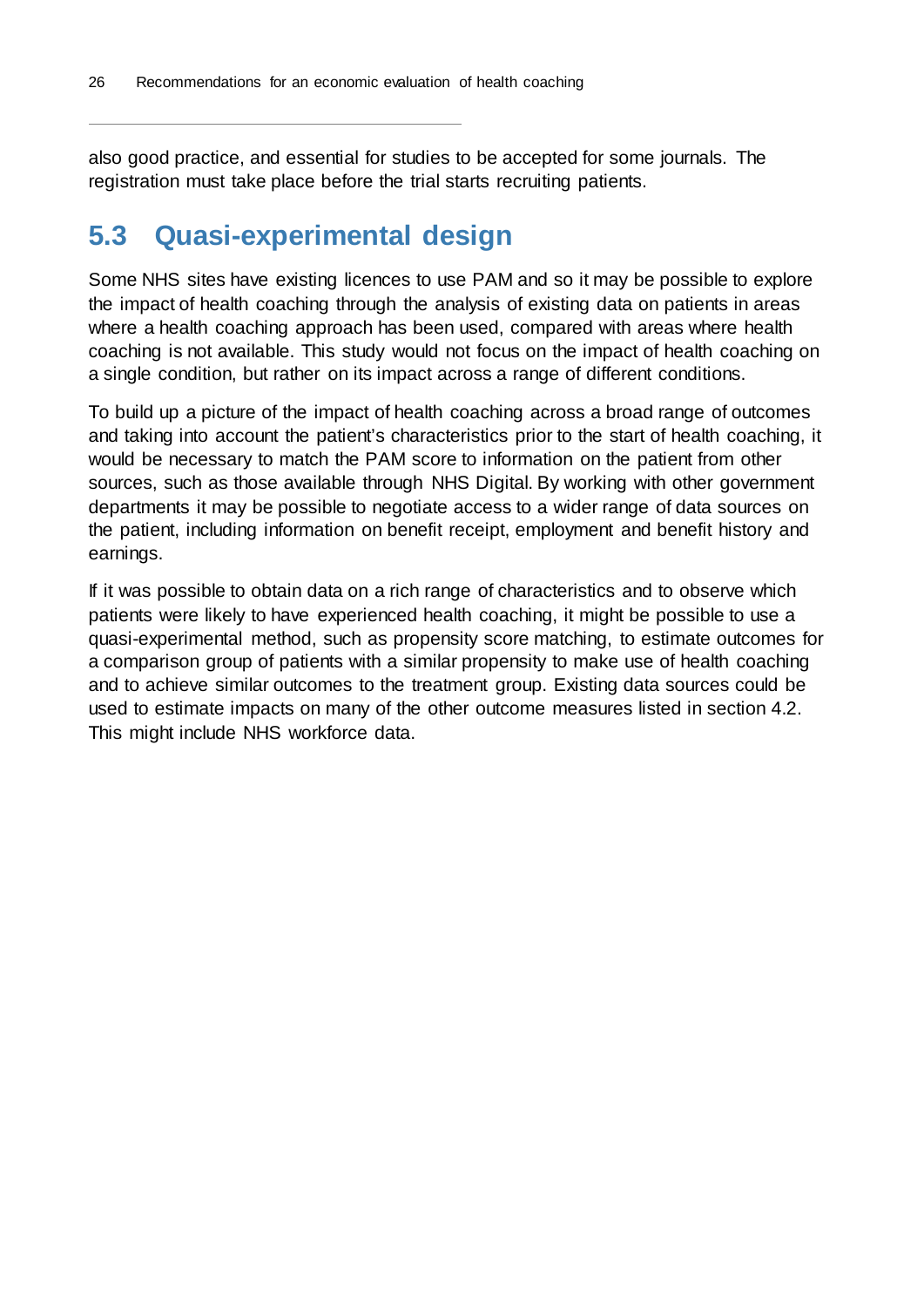## <span id="page-30-0"></span>**6 Recommendations**

This report has considered the challenges to conducting an economic evaluation of health coaching and considered the ways in which some of these challenges could be reduced or overcome. It also sets out the data requirements, including identifying likely sources of data and summarising the key outcome measures and suggests primary and secondary outcomes. It identifies the key factors which would need careful thought before an impact evaluation is likely to be possible. The report concludes by outlining the basic requirements for a randomised control trial, focusing on patients newly diagnosed with type 2 diabetes and also suggests a possible design for a quasi-experimental study to explore the impact of health coaching on a wider group of patients.

In summary, the main recommendations are to pursue a two-pronged approach, applying for funding for an RCT to look at the impact of health coaching on type 2 diabetes, focusing on the outcomes of HbA1c, and either GAD-7, PHQ-8 or HADS, as well as a range of secondary outcome measures to capture wider economic impacts. This would ideally involve analysis of administrative data from NHS Digital and other government departments as well as data collected during the course of the trial from management information and baseline and follow-up surveys of participants. The quasi-experimental study would be based solely on the analysis of existing data in areas which already use PAM, but would also seek to link this to other information on the patient from other data sources, as well as information on the local NHS workforce and information on whether a health coaching approach was offered to patients in that particular area.

Having conducted these studies to obtain a quantitative estimate of the impact of health coaching on a range of different outcomes, this information would be used to consider the costs and benefits of health coaching to the exchequer. Section 4.2 outlines the areas where the costs and benefits are expected to be felt and the economic evaluation would seek to attach a value to these potential impacts, also exploring how the conclusions vary depending on assumptions made about these values.